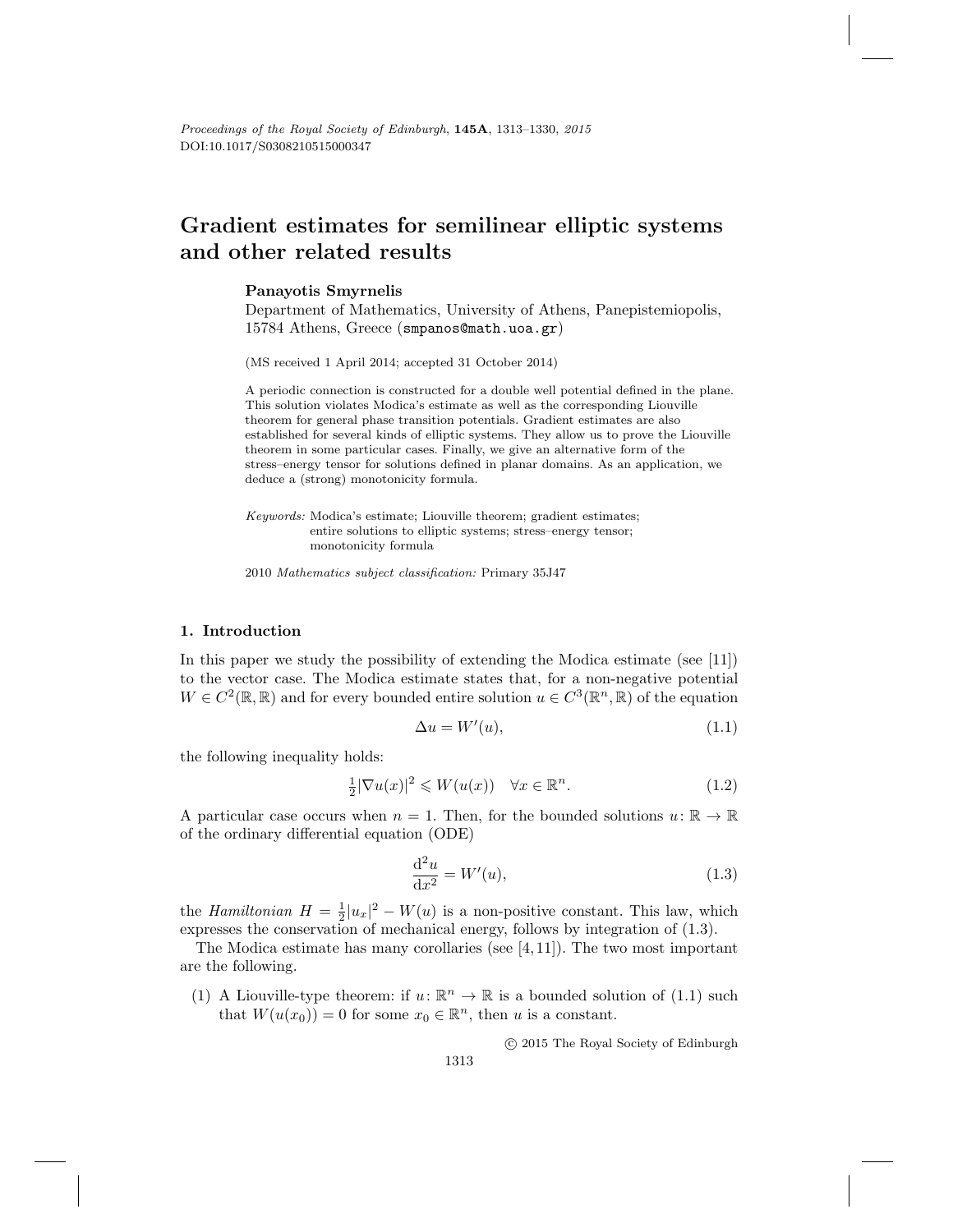(2) The strong monotonicity formula: according to which, for every bounded solution  $u: \mathbb{R}^n \to \mathbb{R}$  of (1.1) and every  $x \in \mathbb{R}^n$ , the quotient

$$
\frac{1}{r^{n-1}}\int_{B(x,r)}\left[\frac{1}{2}|\nabla u|^2 + W(u)\right]\mathrm{d}x
$$

is an increasing function of  $r > 0$   $(B(x, r) \subset \mathbb{R}^n$  denotes the ball centred at x of radius r).

The hypothesis that the solutions are entire is essential for proving the Modica estimate. Other gradient bounds can be obtained for solutions of (1.1) defined in proper domains of  $\mathbb{R}^n$  (see [8]).

In the vector case, for non-negative potentials  $W \in C^2(\mathbb{R}^m, \mathbb{R})$ , and for bounded entire solutions  $u \in C^3(\mathbb{R}^n;\mathbb{R}^m)$  of the system

$$
\Delta u = \nabla W(u),\tag{1.4}
$$

the Modica estimate no longer holds. This is a well-known fact for the Ginzburg– Landau potential  $W: \mathbb{R}^m \to \mathbb{R}$ ,  $W(u) = \frac{1}{4}(|u|^2 - 1)^2$  (see [7, 10]). In the present paper we give a counterexample that violates both the Modica estimate and the Liouville-type theorem for a double well potential defined in the plane (see § 2). In § 3, we establish gradient estimates for several kinds of elliptic systems following the method of Caffarelli et al. [4]. Since there are no general estimates in the vector case, we show how to obtain gradient bounds in various situations. Our aim is to present a flexible technique that can easily be adapted to a more general context, or to study more specific problems. That is why, after stating several abstract theorems, we focus on the Ginzburg–Landau system (3.17), and give, in this particular case, a gradient bound that is sharp asymptotically. From these estimates, we can, under certain assumptions, deduce the Liouville-type theorem and the confinement of all bounded solutions in a determined region.

In § 4, for solutions to (1.4) defined in planar domains, we introduce a new tool (see [13]) that is equivalent to the stress–energy tensor (see [1,2]). More precisely, we associate to every solution  $u: \mathbb{R}^2 \supset \Omega \to \mathbb{R}^m$  of (1.4) a function  $U: \mathbb{R}^2 \supset \Omega \to \mathbb{R}$ . which solves the equation  $\Delta U = 4W(u)$ . We show that the Modica estimate implies the convexity of  $U$ , and give as an application a (strong) monotonicity formula for all bounded solutions  $u: \mathbb{R}^2 \to \mathbb{R}$  of (1.1).

## **2. Construction of a periodic connection for a double well potential in the plane**

We shall construct a double well potential,  $W: \mathbb{R}^2 \to \mathbb{R}$ , such that

- (i)  $W(a^{\pm}) = 0$  with  $a^{\pm} = (\pm 2, 0), W(u) > 0$  for  $u \neq a^{\pm}$ ,
- (ii)  $D^2W(a^{\pm})$  is a positive definite matrix,
- (iii)  $W$  is symmetric with respect to the coordinate axes,

and a solution  $u: \mathbb{R} \to \mathbb{R}^2$  of the ODE  $d^2u/dx^2 = \nabla W(u)$  such that

(i) for all  $x \in \mathbb{R}$ ,  $u(x+T) = u(x)$  for some  $T > 0$  (that is, u is periodic),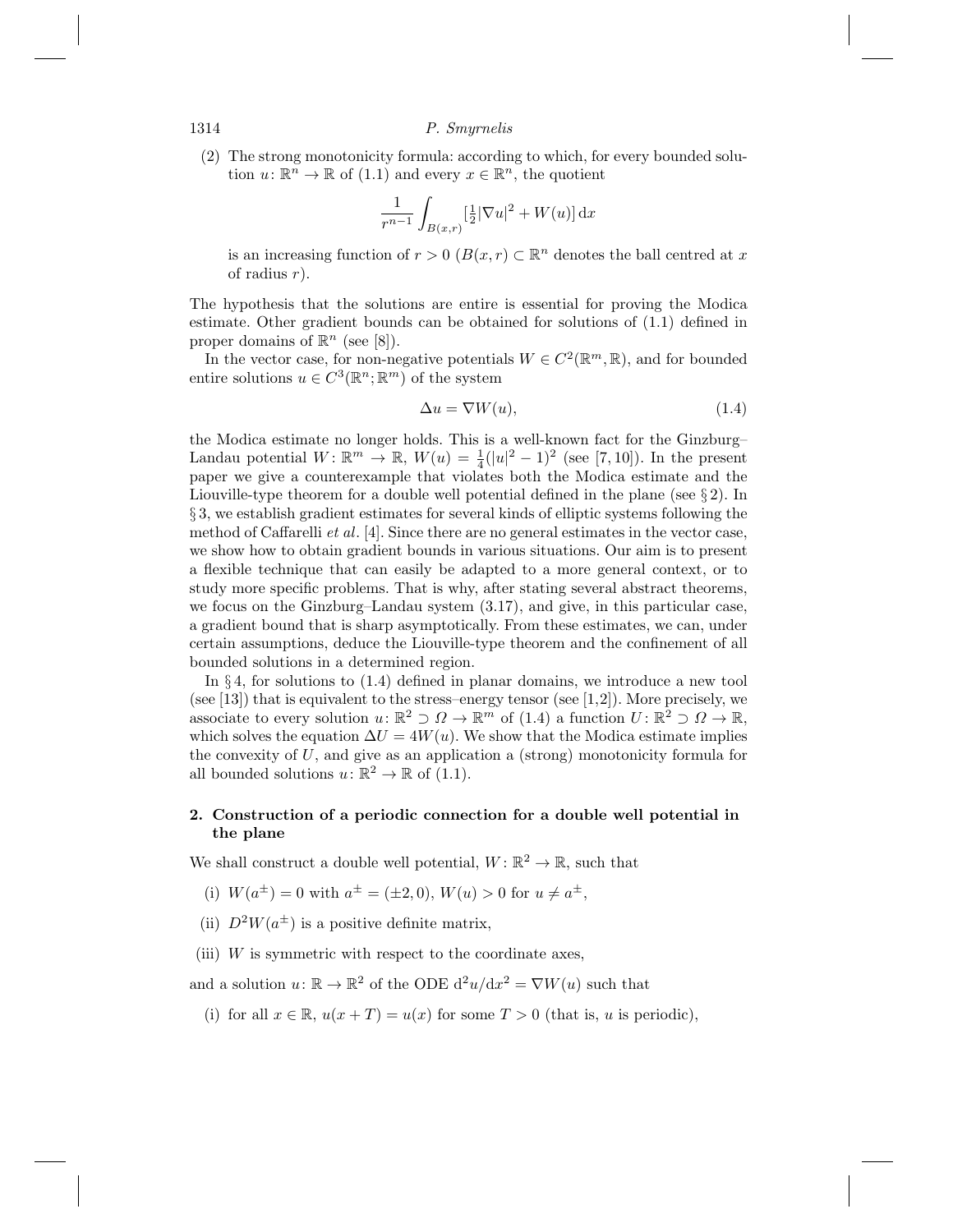- (ii)  $u(0) = a^+$  and  $u(\frac{1}{2}T) = a^-$  (*u* connects the minima of *W*),
- (iii) the derivative of u at  $x = 0$  or  $x = \frac{1}{2}T$  does not vanish.

Clearly, since  $|(\mathrm{d}u/\mathrm{d}x)(0)|^2/2 > W(u(0)) = 0$ , this solution violates the Modica estimate as well as the Liouville-type theorem (since  $W(u(0)) = 0, u$  is bounded and not constant). We point out that  $(\frac{du}{dx})(0)$  cannot vanish, since otherwise u would be constant in view of the uniqueness result for ODEs. To construct the solution and the potential, we proceed step by step.

STEP 1. We consider first a  $C^{\infty}$ -smooth closed curve  $\Gamma$  in the plane, which is symmetric with respect to the coordinate axes and such that  $\{(\pm 2, u_2): u_2 \in [-1, 1]\} \subset$  $\Gamma$ .  $\Gamma$  will be the trajectory of our solution. We denote by  $n$  the inward normal to  $\Gamma$ , and by  $(e_1, e_2)$  the canonical basis of  $\mathbb{R}^2$ .

STEP 2. In a neighbourhood of  $a^{\pm}$ , we define W as follows:

$$
W(u) = 2\lambda \rho(|u - a^{\pm}|^2) \text{ for } |u_1 \mp 2| \leq 1, |u_2| \leq 1,
$$

where  $\lambda > 0$  is a constant to be chosen, and  $\rho: [0, \infty) \to [0, \frac{1}{2}]$  is a smooth increasing function such that

$$
\rho(\alpha) = \begin{cases} \alpha & \text{for } 0 \leq \alpha \leq \frac{1}{4}, \\ \frac{1}{2} & \text{for } \alpha \geq \frac{3}{4}. \end{cases}
$$

STEP 3. Next, we define u to be the solution of  $d^2u/dx^2 = \nabla W(u)$  with initial data  $u(0) = a^+$ , and  $(du/dx)(0) = \frac{1}{2}e_2$ . Since the potential is radial, we easily see that  $\nabla W(2, u_2) = (0, 4\lambda \rho'(u_2^2)u_2)$ , and that  $u = (2, u_2)$  with

$$
\frac{d^2u_2}{dx^2}(x) = 4\lambda \rho'(u_2^2)u_2, \quad \frac{du_2}{dx}(0) = \frac{1}{2}, \quad u_2(0) = 0.
$$

In addition, we note that  $u_2(x) > 0$  for  $x > 0$ . Indeed, if  $u_2(t_0) = 0$  for some  $t_0 > 0$ such that  $u(x) > 0$  in the interval  $(0, t_0)$ , then we have  $u_2(0) = u_2(t_0) = 0$ , with  $u_2$ convex and positive in  $(0, t_0)$ , which is a contradiction. As a consequence,  $u_2$  and  $du_2/dx$  are increasing for  $x > 0$ . Let  $0 < t_1 < t_2$  be the times when  $u_2(t_1) = \sqrt{3/4}$ and  $u_2(t_2) = 1$ . Now, we choose the constant  $\lambda$  such that  $(du/dx)(t_1) = e_2$ . Since the Hamiltonian  $H = \frac{1}{2} |u_x|^2 - W(u)$  is constant along solutions, we take  $\lambda$  such that  $H = \frac{1}{2}(\frac{1}{2})^2 = \frac{1}{2} - \lambda$ . With this choice of  $\lambda$ , we still have  $(du/dx)(x) = e_2$  for  $x \in [t_1, t_2]$ , since, by assumption, W is constant on this portion of the curve.

STEP 4. To extend u for  $x \geq t_2$ , we parametrize by arc length the part of  $\Gamma$  starting at the point  $a^+ + e_2$  and ending at the point  $a^- + e_2$ . Let  $\gamma : [t_2, t_3] \to \mathbb{R}^2$  be such a parametrization. Then, we set  $u(x) := \gamma(x)$  for  $x \in [t_2, t_3]$ . Clearly,  $u: [0, t_3] \to \mathbb{R}^2$ is smooth, since in the interval  $[t_1, t_2]$  u also parametrizes  $\Gamma$  by arc length. In addition, we have  $(d^2u/dx^2)(x) \perp \Gamma$  for  $x \in [t_1, t_3]$ . To see this, just differentiate the equation  $|(\mathrm{d}u/\mathrm{d}x)(x)|^2 = 1$  and note that  $\mathrm{d}u/\mathrm{d}x$  is the tangent unit vector of  $\Gamma$ .

STEP 5. Now, we define W in a tubular neighbourhood of the part of  $\Gamma$  starting at the point  $a^+ + e_2$  and ending at the point  $a^- + e_2$  (see [5]). For  $x \in [t_2, t_3]$  and  $|\mu| \leq \varepsilon \ll 1$  we set

$$
W(u(x) + \mu n_{u(x)}) := \lambda + \mu \left\langle \frac{d^2 u}{dx^2}(x), n_{u(x)} \right\rangle,
$$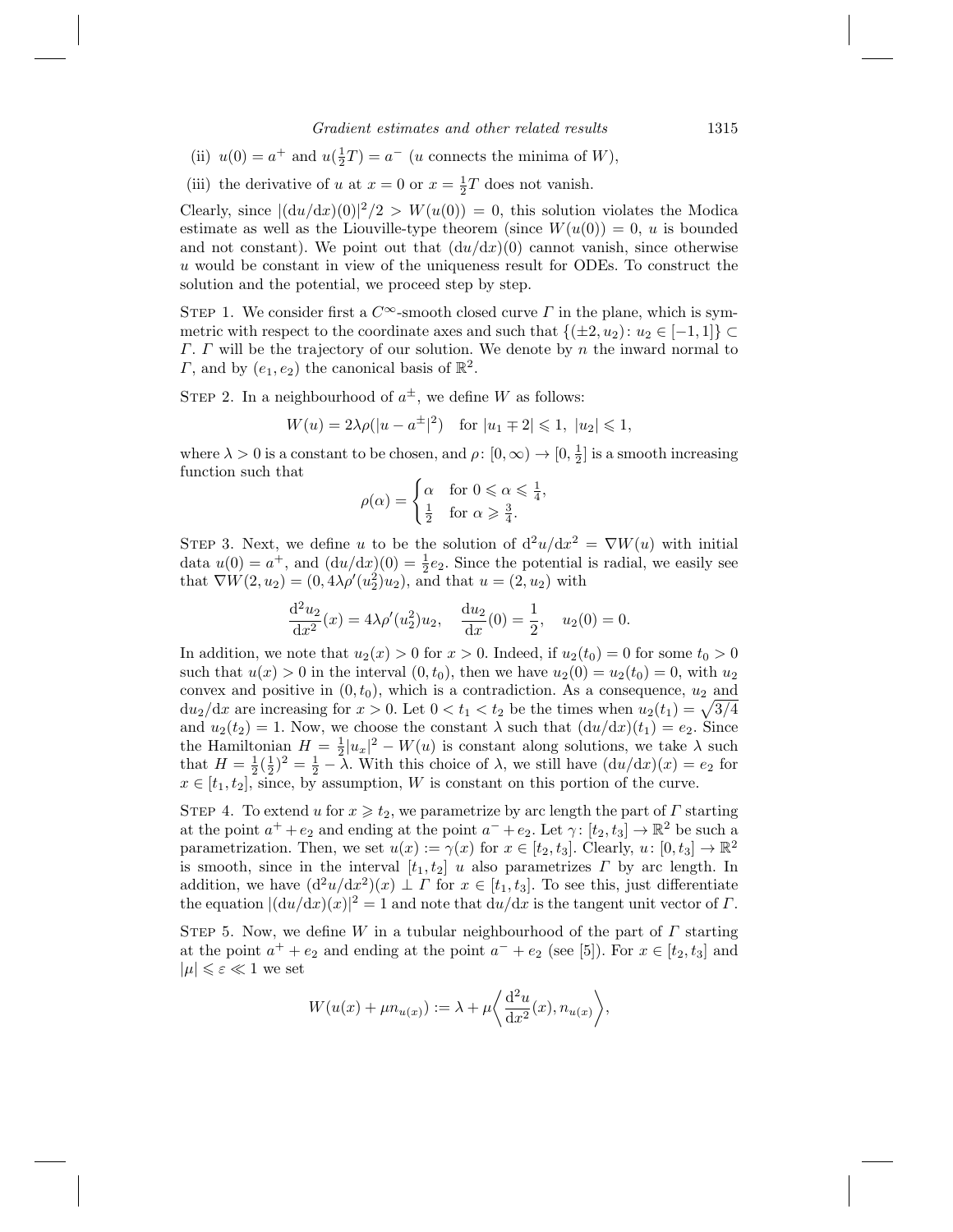where  $\langle \cdot, \cdot \rangle$  denotes the Euclidean inner product. By construction, for  $x \in [t_2, t_3]$ ,

$$
\nabla W(u(x)) = \left\langle \frac{\mathrm{d}^2 u}{\mathrm{d}x^2}(x), n_{u(x)} \right\rangle n_{u(x)},\tag{2.1}
$$

and W is smooth in a neighbourhood of the part of  $\Gamma$  between the points  $a^+$  and  $a^- + e_2$ . Indeed, at the junction of the square  $\{(u_1, u_2): |u_1 - 2| \leq 1, |u_2| \leq 1\}$  and the tubular neighbourhood,  $W(u) \equiv \lambda$ . By (2.1), we also see that u satisfies the equation

$$
\frac{\mathrm{d}^2 u}{\mathrm{d}x^2}(x) = \nabla W(u(x)) \quad \text{for } x \in [0, t_3].
$$

Clearly, if  $\varepsilon$  is small enough, we can ensure that, for  $x \in [t_2, t_3]$  and  $|\mu| \leq \varepsilon \leq 1$ ,  $W(u(x) + \mu n) \geq \frac{1}{2}\lambda.$ 

STEP 6. To extend u for  $x \geq t_3$ , we set

$$
u(x) := (-2, u_2(t_2 + t_3 - x))
$$
 for  $x \in [t_3, t_2 + t_3]$ ,

and check, as in step 3, that it is a solution of  $d^2u/dx^2 = \nabla W(u)$ . Since in the interval  $[t_3, t_2 + t_3 - t_1]$  u parametrizes  $\Gamma$  by arc length, this extension is smooth at  $x = t_3$ . Furthermore, at time  $\frac{1}{2}T := t_2 + t_3$ , we have  $u(\frac{1}{2}T) = a^-$ . Next, we extend W by symmetry for  $u_2 < 0$  in a neighbourhood of the remaining portion of  $\Gamma$ , setting  $W(u_1, u_2) = W(u_1, -u_2)$ . Since W is also, by construction, symmetric with respect to the  $u_2$  coordinate axis, that is,  $W(u_1, u_2) = W(-u_1, u_2)$ , we have  $\nabla W(u) = -\nabla W(-u)$ . Thus, setting  $u(x) := -u(x - \frac{1}{2}T)$  for  $x \in [\frac{1}{2}T, T]$ , we define a solution of  $d^2u/dx^2 = \nabla W(u)$  on the whole period [0, T]. To complete the construction, we extend u periodically for all  $x \in \mathbb{R}$ , and W on the whole plane in such a way that  $W(u) > 0$  if  $u \neq a^{\pm}$ .

REMARK 2.1. Let  $W: \mathbb{R}^2 \to \mathbb{R}$  be a non-negative potential satisfying for every  $u \in \mathbb{R}^2$  such that  $|u| = R > 0$ :

$$
W(u) = \lambda \quad \text{and} \quad \nabla W(u) = -\mu u, \quad \text{with constants } \lambda, \mu > 0. \tag{2.2}
$$

Then, we check that  $u: \mathbb{R} \to \mathbb{R}^2$ ,  $u(x) = Re^{i\sqrt{\mu}x}$  is a solution of the ODE  $d^2u/dx^2 =$  $\nabla W(u)$ , and that  $H = \frac{1}{2}|u_x|^2 - W(u) = \frac{1}{2}R^2\mu - \lambda$  may become positive and arbitrarily large. This situation occurs in the case of the Ginzburg–Landau potential  $W(u) = \frac{1}{4}(|u|^2 - 1)^2$ : for every  $R, 0 < R < 1$ , we have a periodic solution,  $u_R$ , of the ODE, for which the corresponding parameters are  $\lambda_R = \frac{1}{4}(R^2-1)^2$  and  $\mu_R = 1-R^2$ . The constant  $H_R = -\frac{1}{4}(3R^4 + 4R^2 - 1)$  is positive if and only if  $\sqrt{1/3} < R < 1$ . Note that condition (2.2) may also be satisfied by multiple well potentials.

REMARK 2.2. The Modica estimate does not allow the existence of a periodic connection  $u: \mathbb{R} \to \mathbb{R}$  for the scalar problem (1.3). Indeed, if  $W(u(x_0)) = 0$  for some  $x_0 \in \mathbb{R}$ , and u is bounded, then  $u_x(x_0) = 0$ , and by the uniqueness result for ODEs u coincides with the constant solution  $v \equiv u(x_0)$ . However, for a double well potential with non-degenerate zeros  $a^-$  and  $a^+$ , there exists a solution  $u: \mathbb{R} \to \mathbb{R}$ of (1.3) (the heteroclinic connection) such that  $\lim_{x\to\pm\infty}u(x)=a^{\pm}$  (see [3] for the extension of this result to the vector case). In addition, this solution satisfies the equipartition relation  $\frac{1}{2}|u_x|^2 = W(u)$ , i.e.  $H = 0$ . Note that in the case of our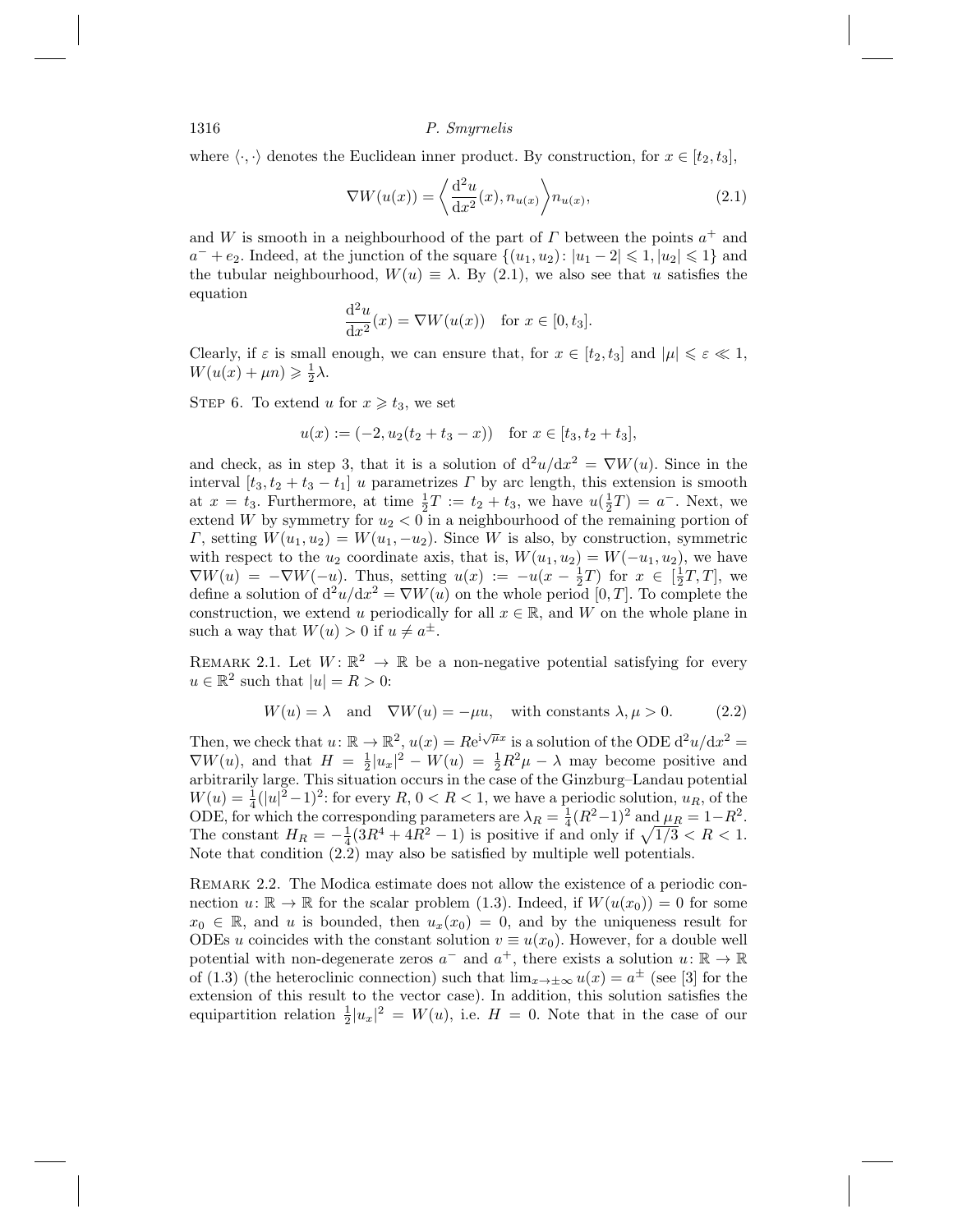counterexample, there also exists a heteroclinic connection that takes its values (by symmetry) onto the line segment  $(-2, 2)$  of the  $u_1$  coordinate axis.

#### **3. Gradient estimates and applications**

The proof of the Modica estimate (see [11]) is based on the use of the so-called P-functions (see [15]). Let us explain briefly how they are chosen and used. To every solution  $u: \mathbb{R}^n \to \mathbb{R}$  of the scalar equation (1.1) is associated the P-function  $P(u; x) := \frac{1}{2} |\nabla u(x)|^2 - W(u(x))$ . This choice is relevant, since the function P satisfies the inequality

$$
|\nabla u|^2 \Delta P \ge \frac{1}{2} |\nabla P|^2 + 2W'(u)\nabla u \cdot \nabla P \tag{3.1}
$$

(without any additional assumptions on  $W$  or  $u$ ). Then, the maximum principle is applied to show that  $P(u; x) \leq 0$ , for every bounded solution u and every  $x \in \mathbb{R}^n$ .

For system (1.4), inequality (3.1) no longer holds. However, it is possible under appropriate assumptions to construct other P-functions to which the maximum principle can be applied. More precisely, we obtain inequalities of the form  $\Delta P \geqslant$  $hP$ , and use the properties satisfied by the system and the solutions to ensure that  $h \geqslant 0.$ 

In this section, we establish gradient estimates for several kinds of elliptic systems following the method of Caffarelli et al. [4]. We present this technique in various situations, and point out that this approach is quite flexible and can easily be adjusted to another context. We begin with a system involving a diagonal matrix  $D = \text{diag}(\nu_1, \dots, \nu_m)$  (see (3.2)). The expression of the P-function (see (3.8)) is interesting in this case, since it contains the coefficients of  $D$ . We obtain a rough estimate (see (3.3)), which is nevertheless sufficient to prove that

- all bounded solutions  $u: \mathbb{R}^n \to \mathbb{R}^m$  of (3.2) have their images in a determined region  $\omega \subset \mathbb{R}^m$ ,
- if  $u(x_0) \in \partial \omega$  for some  $x_0 \in \mathbb{R}^n$ , then the solution u is constant (Liouville-type theorem).

Next, in theorem 3.2, we consider the standard system (1.4) and establish a similar result under an appropriate monotonicity assumption on the potential. Since the estimates given by the two previous theorems are general and rough, it is relevant to improve them by studying an important particular case. In theorem 3.5, we focus on the Ginzburg–Landau system (3.17), and obtain an estimate that is sharp asymptotically (see  $(3.18)$ ). Finally, we consider phase transition potentials  $W$ , taking advantage of their convexity near the wells. Assuming that  $|\nabla u(x)|$  is small enough when  $u(x)$  lies outside the convexity region of W, we show that the solution u satisfies a stronger estimate than Modica's (see theorem 3.8). For a double well potential  $W: \mathbb{R} \to \mathbb{R}$ , the periodic solutions of the ODE (1.3) that are near the equilibrium in the phase plane satisfy this assumption.

THEOREM 3.1. Let  $D = diag(\nu_1, \dots, \nu_m)$  be an  $m \times m$  diagonal matrix with  $\nu_i > 0$ for all  $i = 1, \ldots, m$ . Let A be an  $m \times m$  matrix such that

(i)  $\langle (D^{-1}A + AD^{-1})u, u \rangle \geq 0$  for all  $u \in \mathbb{R}^m$ ,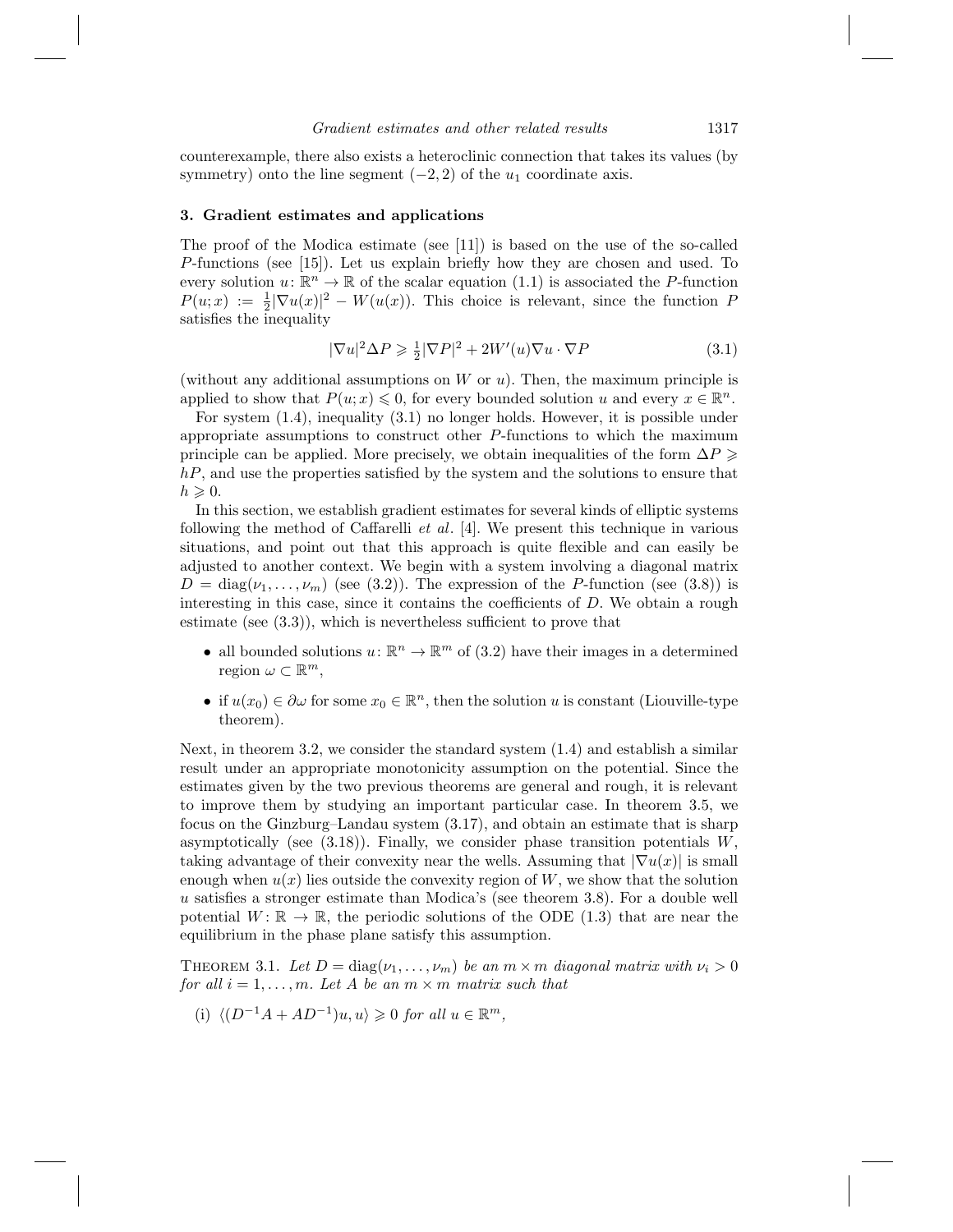(ii)  $\langle Au, u \rangle \geq c|u|^2$  for all  $u \in \mathbb{R}^m$  and for a constant  $c > 0$ , where  $|\cdot|$  and  $\langle \cdot, \cdot \rangle$ denote the Euclidean norm and inner product, respectively.

Assume that  $u = (u^1, \ldots, u^m) \in C^2(\mathbb{R}^n; \mathbb{R}^m) \cap L^{\infty}(\mathbb{R}^n; \mathbb{R}^m)$  is an entire solution of the system<sup>1</sup>

$$
D\Delta u + [1 - \langle Au, u \rangle]u = 0,\t\t(3.2)
$$

Then,

$$
\sum_{j=1}^{m} \frac{1}{2} \nu_j |\nabla u^j(x)|^2 \leq C[1 - \langle Au(x), u(x) \rangle],\tag{3.3}
$$

for a constant  $C(A, D, ||u||_{L^{\infty}(\mathbb{R}^n : \mathbb{R}^m)}) > 0$ . In particular,  $\langle Au(x), u(x) \rangle \leq 1$  for every  $x \in \mathbb{R}^n$ , and if u is not constant, then  $\langle Au(x), u(x) \rangle < 1$  for every  $x \in \mathbb{R}^n$ .

*Proof.* Fix  $M > 0$  and define

$$
\mathcal{F}_M = \{ u \text{ is an entire solution of } (3.2) \mid ||u||^2_{L^{\infty}(\mathbb{R}^n; \mathbb{R}^m)} \leqslant M \}.
$$

Let  $u \in \mathcal{F}_M$ . For  $j = 1, \ldots, m$  and  $i = 1, \ldots, n$  we have

$$
\nu_j \Delta u^j = [\langle Au, u \rangle - 1]u^j,
$$
  
\n
$$
\nu_j \Delta u^j_{x_i} = (\langle Au_{x_i}, u \rangle + \langle Au, u_{x_i} \rangle)u^j + [\langle Au, u \rangle - 1]u^j_{x_i},
$$
\n(3.4)

and

$$
\Delta(\frac{1}{2}\nu_j|\nabla u^j|^2) = \nu_j B_j + \nu_j \sum_{i=1}^n \Delta u_{x_i}^j u_{x_i}^j, \text{ where } B_j := \sum_{i,k=1}^n |u_{x_ix_k}^j|^2.
$$

Therefore, using (3.4), we obtain

$$
\Delta(\frac{1}{2}\nu_j|\nabla u^j|^2) = \nu_j B_j + \sum_{i=1}^n (\langle Au_{x_i}, u \rangle + \langle Au, u_{x_i} \rangle) u^j u^j_{x_i} + [\langle Au, u \rangle - 1] |\nabla u^j|^2
$$

and

$$
\Delta\bigg(\sum_{j=1}^{m} \frac{1}{2} \nu_j |\nabla u^j|^2\bigg) \geq B + \left[\langle Au, u \rangle - 1 - 2amM \right] |\nabla u|^2,\tag{3.5}
$$

where  $a := ||A||_{L(\mathbb{R}^n; \mathbb{R}^m)}$  and  $B := \sum_{j=1}^m \nu_j B_j$ . On the other hand, we also compute

$$
\Delta(\frac{1}{2}[\langle Au, u \rangle - 1]) = \frac{1}{2}(\langle A\Delta u, u \rangle + \langle Au, \Delta u \rangle) + \sum_{i=1}^{n} \langle Au_{x_i}, u_{x_i} \rangle
$$
  
\n
$$
\geq \frac{1}{2}[\langle Au, u \rangle - 1] \langle (AD^{-1} + D^{-1}A)u, u \rangle + c|\nabla u|^2,
$$
\n(3.6)

since  $\Delta u = [\langle Au, u \rangle - 1] D^{-1}u$  and D is symmetric.

<sup>1</sup> This system reduces to (1.4) only when  $(A + A^{T}) = \mu D^{-1}$  for some  $\mu \in \mathbb{R}$ .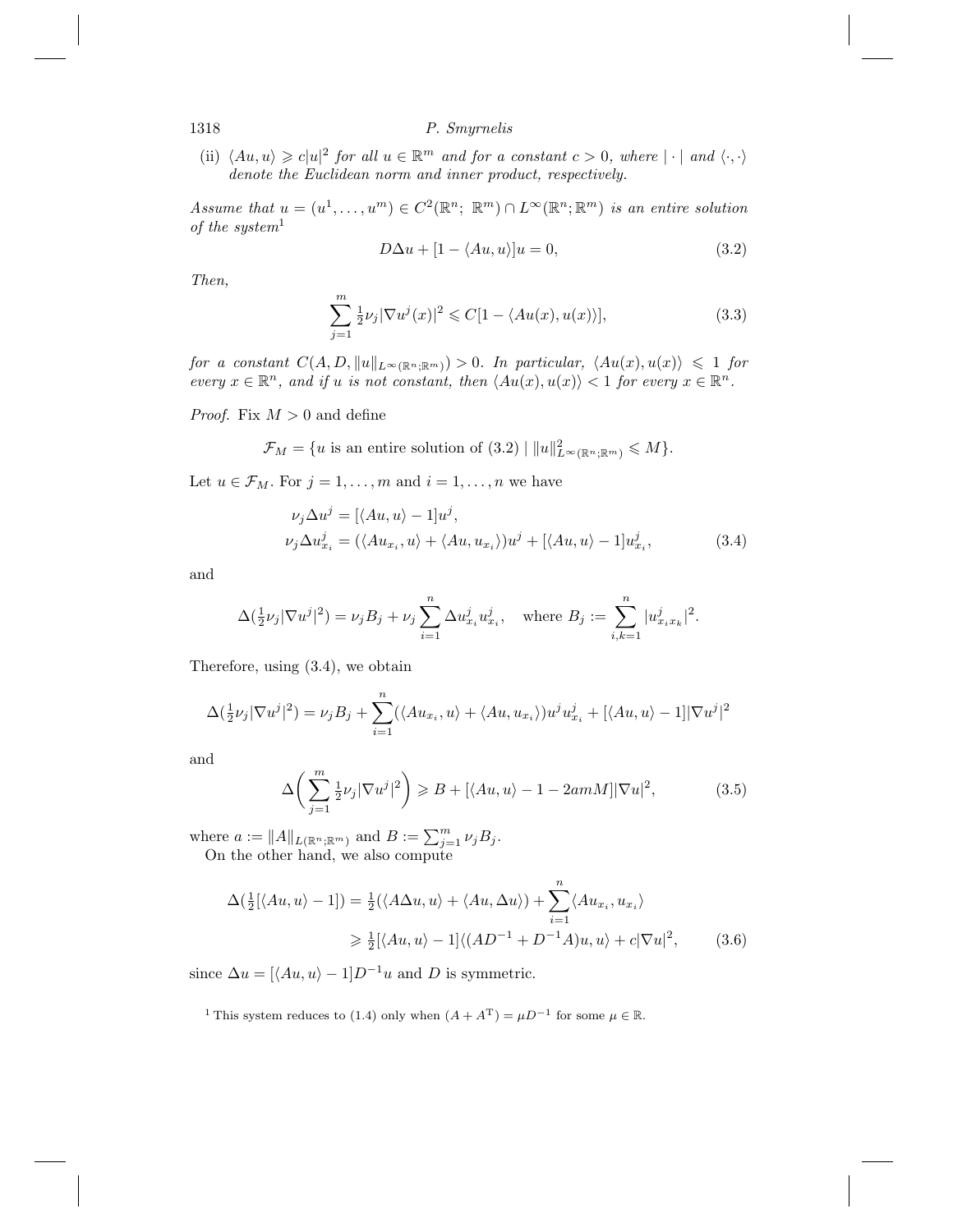Now, let  $\nu := \max_j {\{\nu_j\}}$ , and let  $\lambda > 0$  be such that, for every  $v \in \mathbb{R}^m$  with  $|v|^2 \leqslant M,$ 

$$
(\langle Av, v \rangle - 1 - 2amM + \lambda c) \geq \frac{1}{2}\nu \langle (AD^{-1} + D^{-1}A)v, v \rangle.
$$
 (3.7)

Then, for every  $u \in \mathcal{F}_M$  we define

$$
P(u;x) := \left(\sum_{j=1}^{m} \frac{1}{2} \nu_j |\nabla u^j(x)|^2 + \frac{1}{2}\lambda [\langle Au(x), u(x) \rangle - 1] \right),\tag{3.8}
$$

and thanks to  $(3.5)$ – $(3.7)$  the inequality

$$
\Delta P(u;x) \geq B + \langle (AD^{-1} + D^{-1}A)u(x), u(x) \rangle P(u;x)
$$
\n(3.9)

holds in  $\mathbb{R}^n$ . The remainder of the proof proceeds as in [4]. We consider

$$
P_M := \sup\{P(u; x) \mid u \in \mathcal{F}_M, \ x \in \mathbb{R}^n\}
$$

and suppose by contradiction that  $P_M > 0$ . Note that, for  $u \in \mathcal{F}_M$ ,  $|\nabla u|$  is uniformly bounded, since u and  $\Delta u$  are uniformly bounded (see [9, § 3.4, p. 37]), and thus  $P_M$ is finite. By the definition of  $P_M$ , there exist two sequences,  $(u_k)$  in  $\mathcal{F}_M$  and  $(x_k)$ in  $\mathbb{R}^n$ , such that  $P(u_k; x_k) \to P_M$  as  $k \to \infty$ . Setting  $v_k(x) := u_k(x + x_k)$ , one can see that the sequence  $(v_k)$  belongs to  $\mathcal{F}_M$  (since (3.2) is translation invariant), and  $P(v_k; 0) = P(u_k; x_k) \rightarrow P_M$  as  $k \rightarrow \infty$ . As the first derivatives of the solutions in  $\mathcal{F}_M$  satisfy a uniform bound and are equicontinuous on bounded domains (see [4, theorem 3.1]; [9, corollary 6.3, p. 93]), one can apply the Ascoli–Arzela theorem and deduce via a diagonal argument the existence of a solution  $v \in F_M$ , such that  $P(v; 0) = P_M$ . Applying then the maximum principle to  $P(v; x)$  (see (3.9) and hypothesis (i)), one can see that  $P(v; x) \equiv P_M$ . In addition,  $B \equiv 0$  and  $\langle (AD^{-1} +$  $D^{-1}A)v(x), v(x)$   $P_M \equiv 0$ . As a consequence,  $v \equiv v_0$  is constant, and since v is a solution it follows that  $\langle Av_0, v_0 \rangle = 1$  or  $v_0 = 0$ . Thus,  $P_M \leq 0$ , and we have proved that, for every  $u \in \mathcal{F}_M$  and every  $x \in \mathbb{R}^n$ ,

$$
\sum_{j=1}^{m} \frac{1}{2} \nu_j |\nabla u^j(x)|^2 \leq \frac{1}{2}\lambda [1 - \langle Au(x), u(x) \rangle] \Longrightarrow \langle Au(x), u(x) \rangle \leq 1. \tag{3.10}
$$

To finish the proof, suppose that  $\langle Au(x_0), u(x_0) \rangle = 1$  for a solution  $u \in \mathcal{F}_M$  and for some  $x_0 \in \mathbb{R}^n$ . According to the above,  $\max_{x \in \mathbb{R}^n} P(u; x) = P(u; x_0) = 0$ . Thus, by the maximum principle, we deduce as before that  $P(u; x) \equiv 0$  and  $B \equiv 0$ , which implies that u is constant.  $\Box$ 

THEOREM 3.2. Let  $W \in C^{2,\alpha}(\mathbb{R}^m,\mathbb{R})$  (with  $0 < \alpha < 1$ ) be such that,<sup>2</sup> for some  $constant R > 0,$ 

$$
u \in \mathbb{R}^m, \quad |u| > R \Longrightarrow u \cdot \nabla W(u) > 0. \tag{3.11}
$$

Then, if  $u \in C^2(\mathbb{R}^n;\mathbb{R}^m) \cap L^\infty(\mathbb{R}^n;\mathbb{R}^m)$  is an entire solution of  $(1.4)$ , we have

$$
\frac{1}{2}|\nabla u(x)|^2 \leq C(R^2 - |u(x)|^2)
$$
\n(3.12)

<sup>&</sup>lt;sup>2</sup> This regularity assumption on W ensures that every classical solution u of (1.4) is  $C^{3,\alpha}$  smooth (see [9, theorem 6.17, p. 109]). As a consequence, we can compute the second derivatives of the P-function defined below.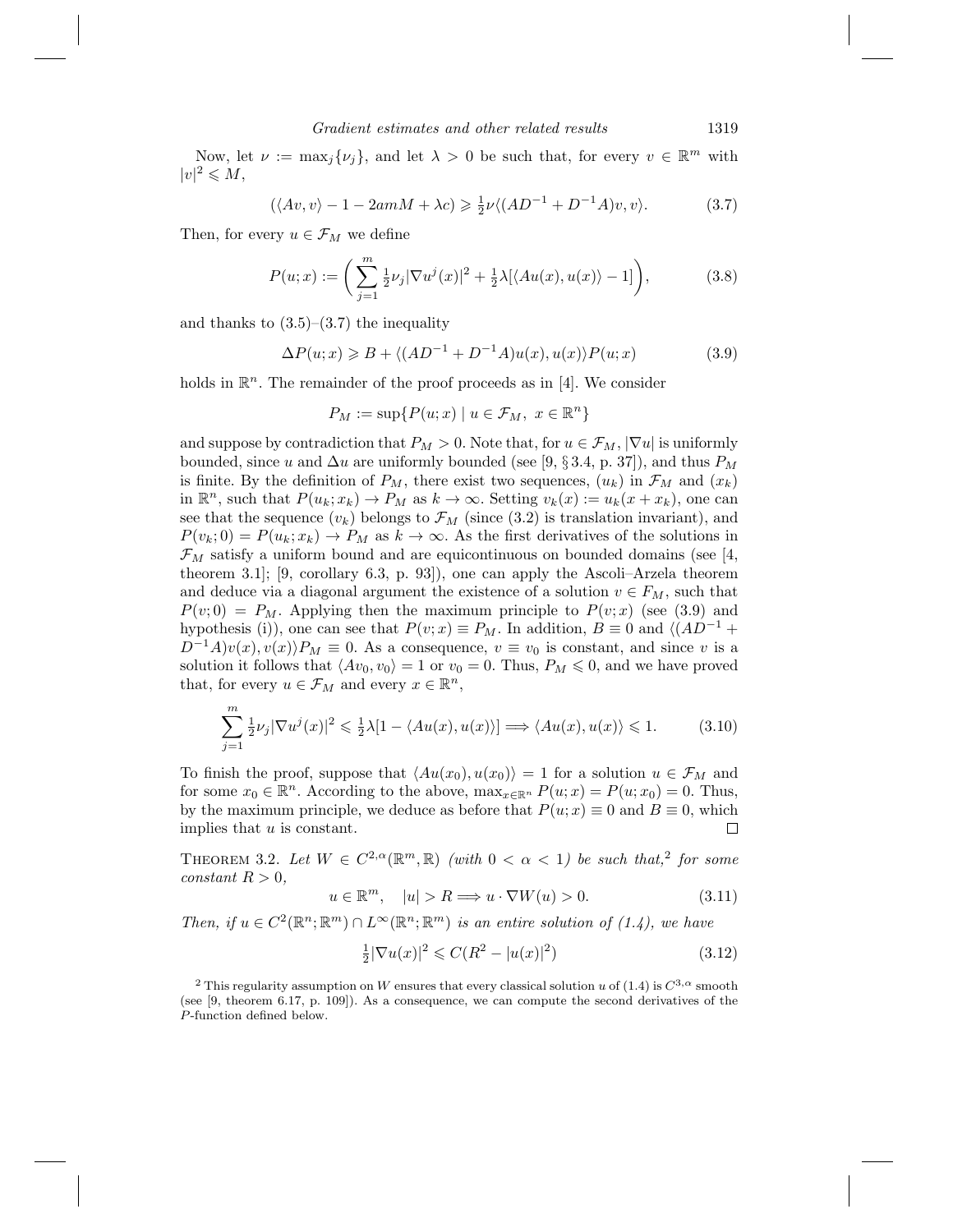for a constant  $C(W, \|u\|_{L^{\infty}(\mathbb{R}^n:\mathbb{R}^m)}) > 0$ . In particular,  $|u(x)| \le R$  for all  $x \in \mathbb{R}^n$ , and if u is not constant, then  $|u(x)| < R$  for all  $x \in \mathbb{R}^n$ .

Proof. Following Caffarelli et al. let

 $\mathcal{F}_M = \{u \text{ is an entire solution of } (1.4) \mid ||u||^2_{L^{\infty}(\mathbb{R}^n; \mathbb{R}^m)} \leqslant M\},\$ 

where  $M > 0$  is an arbitrary constant. There exists a constant  $\mu > 0$  such that

$$
\forall u \in \mathbb{R}^m \text{ with } |u|^2 \leqslant M, \ \forall \xi \in \mathbb{R}^m, \quad D^2 W(u)(\xi, \xi) \geqslant -\mu |\xi|^2. \tag{3.13}
$$

We can also check that there exists a constant  $\kappa > 0$  such that

$$
\forall u \in \mathbb{R}^m \text{ with } |u| \leq R, \quad u \cdot \nabla W(u) \geq \kappa(|u|^2 - R^2). \tag{3.14}
$$

For every  $u \in \mathcal{F}_M$  we define

$$
P(u; x) := \frac{1}{2} |\nabla u(x)|^2 + \frac{1}{2} (\kappa + \mu) (|u(x)|^2 - R^2).
$$

We set  $B := (\sum_{i,j=1}^n |u_{x_ix_j}|^2)$ , and compute

$$
\Delta P(u; x) = B + \sum_{i=1}^{n} D^2 W(u)(u_{x_i}, u_{x_i}) + (\kappa + \mu)(|\nabla u|^2 + u \cdot \nabla W(u))
$$
  
\n
$$
\geq B + \kappa |\nabla u|^2 + (\kappa + \mu)u \cdot \nabla W(u) \quad \text{(see (3.13))}.
$$

Thus,

$$
\Delta P(u; x) \geq \begin{cases} B \geq 0 & \text{if } |u(x)| \geq R \quad (\text{see } (3.11)), \\ B + 2\kappa P(u; x) & \text{if } |u(x)| < R \quad (\text{see } (3.14)), \end{cases}
$$

and by setting

$$
h(u; x) := \begin{cases} 0 & \text{if } |u(x)| \ge R, \\ 2\kappa & \text{if } |u(x)| < R, \end{cases}
$$

one can see that

$$
\Delta P(u; x) \geq B + h(u; x)P(u; x), \tag{3.15}
$$

with  $h(u; \cdot) \in L^{\infty}(\mathbb{R}^n, \mathbb{R})$  and non-negative. Next, we consider

$$
P_M := \sup \{ P(u; x) \mid u \in \mathcal{F}_M, \ x \in \mathbb{R}^n \}
$$

and suppose by contradiction that  $P_M > 0$ . Proceeding as in [4] and in theorem 3.1, we prove the existence of a solution  $v \in F_M$ , such that  $P(v; 0) = P_M$ . Thanks to  $(3.15)$ , we can apply the maximum principle to  $P(v; x)$ , and deduce successively that  $P(v; x) \equiv P_M$ ,  $B = 0$  and v is constant. Using (3.11), one can also see that  $|v| \le R$ , and thus  $P_M \le 0$ . This proves that, for every  $u \in \mathcal{F}_M$  and every  $x \in \mathbb{R}^n$ ,

$$
\frac{1}{2}|\nabla u(x)|^2 \le \frac{1}{2}(\kappa + \mu)(R^2 - |u(x)|^2) \Longrightarrow |u(x)| \le R. \tag{3.16}
$$

To finish the proof, suppose that  $|u(x_0)| = R$  for a solution  $u \in \mathcal{F}_M$  and for some  $x_0 \in \mathbb{R}^n$ . It follows that  $\max_{x \in \mathbb{R}^n} P(u; x) = P(u; x_0) = 0$ . Thus, by the maximum principle, we deduce as before that  $P(u; x) \equiv 0$ ,  $B \equiv 0$  and u is constant. principle, we deduce as before that  $P(u; x) \equiv 0$ ,  $B \equiv 0$  and u is constant.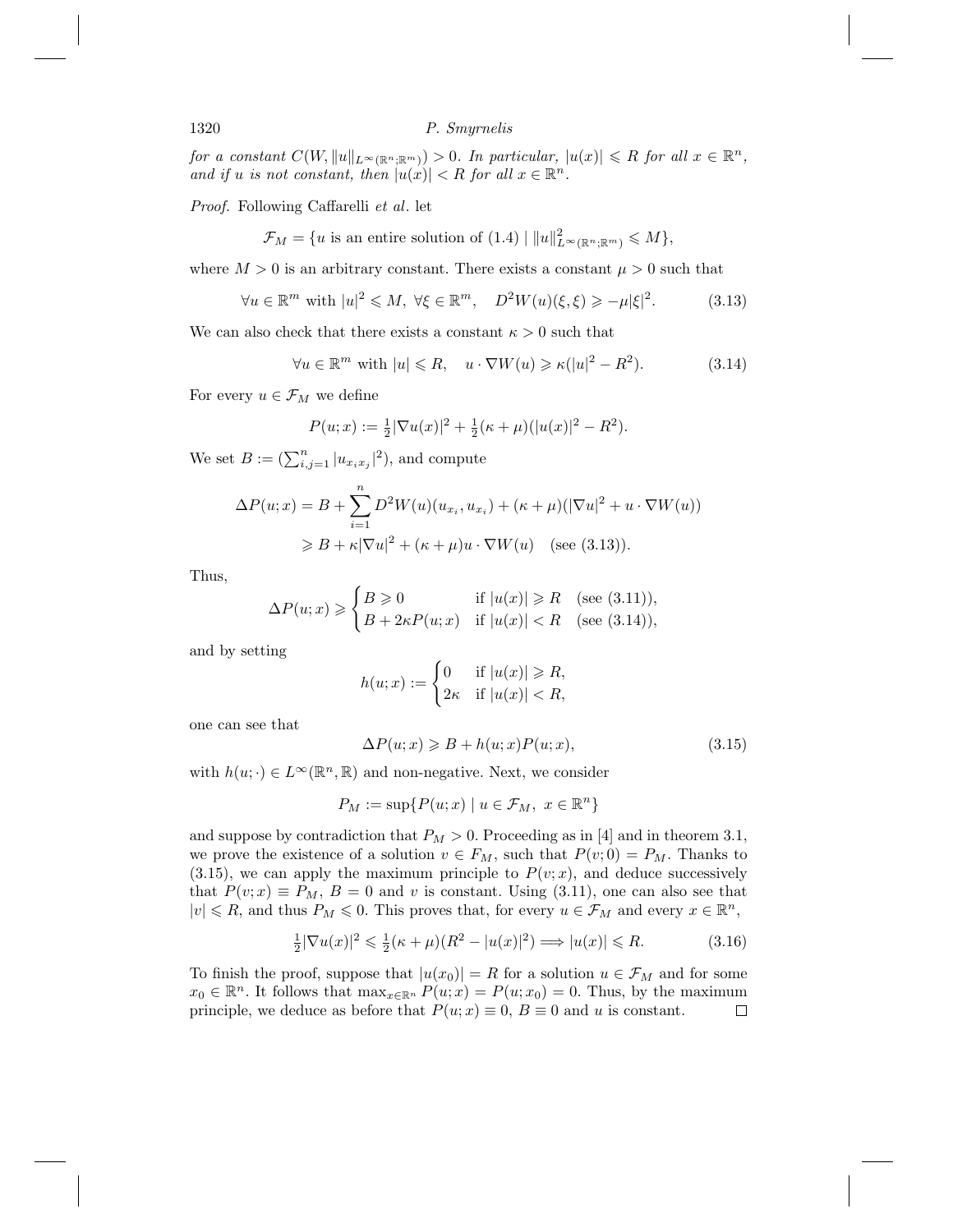REMARK 3.3. Condition  $(3.11)$  is satisfied by the symmetric phase transition potentials  $W: \mathbb{R}^2 \simeq \mathbb{C} \to \mathbb{R}, W(z) = |z^N - 1|^2$ , with  $z \in \mathbb{C}$  and  $N \geq 2$ . Indeed,

$$
z \cdot \nabla W(z) = 2N \operatorname{Re}(z^N(\bar{z}^N - 1)) \ge 2N|z|^N(|z|^N - 1).
$$

Clearly, theorem 3.2 or theorem 3.1 (with A and D the identity maps of  $\mathbb{R}^m$ ) also applies for the Ginzburg–Landau potential  $W: \mathbb{R}^m \to \mathbb{R}, W(u) = \frac{1}{4}(|u|^2 - 1)^2$ . In these particular cases, the solutions  $u \in C^2(\mathbb{R}^n;\mathbb{R}^m) \cap L^\infty(\mathbb{R}^n;\mathbb{R}^m)$  of (1.4) satisfy  $|u(x)| \leq 1$  for all  $x \in \mathbb{R}^n$ . Furthermore, if u is not constant, then  $|u(x)| < 1$  for all  $x \in \mathbb{R}^n$ , and thus the Liouville theorem holds: if  $W(u(x_0)) = 0$  for some  $x_0 \in \mathbb{R}^n$ , then  $u$  is a constant. Note that for the Ginzburg–Landau system there is a stronger result: it is proved in [6] that any distributional solution without any boundedness assumption is necessarily bounded in modulus by 1.

REMARK 3.4. If we just want to prove the confinement of all bounded solutions in a determined region (without obtaining a gradient estimate), a simpler P-function can be chosen. Let us consider, for instance, the solutions  $u \in C^2(\mathbb{R}^n;\mathbb{R}^m) \cap L^\infty(\mathbb{R}^n;\mathbb{R}^m)$ of the system  $\Delta u = F(u)$ , with  $F \in C^{\alpha}(\mathbb{R}^m;\mathbb{R}^m)$ , and let  $P \in C^2(\mathbb{R}^m;\mathbb{R})$  be a function such that  $P(u) > 0$  implies

- (i)  $\langle \nabla P(u), F(u) \rangle > 0$ ,
- (ii)  $D^2 P(u)(\xi, \xi) \geq 0$  for all  $\xi \in \mathbb{R}^m$ .

Then,  $P(u(x)) \leq 0$  for all  $x \in \mathbb{R}^n$ . Indeed, reproducing the previous arguments, we construct in the corresponding class  $\mathcal{F}_M$  a solution  $v \in C^2(\mathbb{R}^n;\mathbb{R}^m) \cap L^\infty(\mathbb{R}^n;\mathbb{R}^m)$ of  $\Delta v = F(v)$  such that  $P(v(0)) = P_M := \sup\{P(u(x)) \mid u \in \mathcal{F}_M, x \in \mathbb{R}^n\}$ . Thanks to (i) and (ii), we have

$$
(\Delta P(v))(x) = \langle \nabla P(v(x)), F(v(x)) \rangle + \sum_{i=1}^{n} D^2 P(v(x))(v_{x_i}(x), v_{x_i}(x))
$$
  
> 0 if  $P(v(x)) > 0$ ,

which implies that  $P_M = P(v(0)) \leq 0$ .

As an application, we can take for  $P$  the distance  $d$  to a convex and compact subset  $K \subset \mathbb{R}^m$ , with  $C^2$  boundary. The distance is convex outside K, and can be extended smoothly in the interior of K in such a way that  $d(u, K) \leq 0$  if and only if  $u \in K$ . With this choice of P, we deduce that if  $\langle \nabla d(u), F(u) \rangle > 0$  for  $u \notin K$ . then  $u(\mathbb{R}^n) \subset K$  for every solution  $u \in C^2(\mathbb{R}^n;\mathbb{R}^m) \cap L^\infty(\mathbb{R}^n;\mathbb{R}^m)$  of  $\Delta u = F(u)$ .

Considering again the multiple well potential

$$
W: \mathbb{R}^2 \to \mathbb{R}, \quad W(u) = \prod_{i=1}^{N} |u - a_i|^2 \quad (N \geq 3),
$$

where the points  $a_1, \ldots, a_N$  define a convex and closed polygon  $K \subset \mathbb{R}^2$ , one can prove that  $u(\mathbb{R}^n) \subset K$  for every solution  $u \in C^2(\mathbb{R}^n;\mathbb{R}^m) \cap L^\infty(\mathbb{R}^n;\mathbb{R}^m)$  of (1.4). To see this, take  $P(u) = \langle u - a_k, r \rangle$ , where r is the outer unit normal vector to an edge of K containing the vertex  $a_k$ . Clearly, P is convex, and we easily check that

$$
\langle \nabla W(u), r \rangle = 2 \sum_{i=1}^{N} \left( \langle u - a_i, r \rangle \prod_{j \neq i} |u - a_j|^2 \right) > 0
$$

when  $\langle u - a_k, r \rangle > 0$ .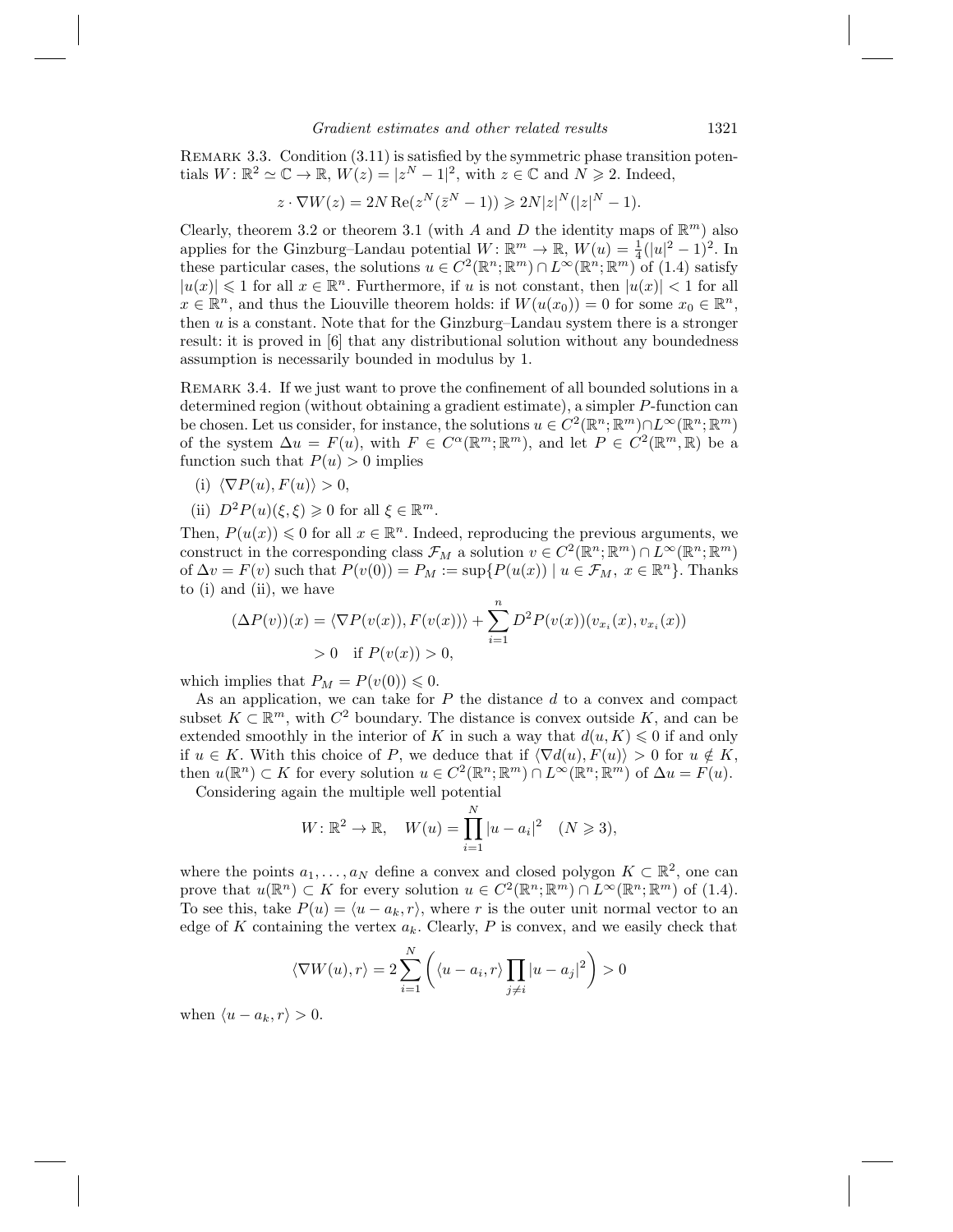Now, we shall improve estimate (3.12) for system (1.4) with the Ginzburg–Landau potential  $W: \mathbb{R}^m \to \mathbb{R}, W(u) = \frac{1}{4}(|u|^2 - 1)^2$ :

$$
\Delta u = (|u|^2 - 1)u.
$$
\n(3.17)

THEOREM 3.5 (A. Farina, personal communication). For every non-constant solution  $u \in C^2(\mathbb{R}^n;\mathbb{R}^m)$  of (3.17), we have  $|u(x)| < 1$  for every  $x \in \mathbb{R}^n$ , and the following estimate holds:

$$
\frac{1}{2}|\nabla u(x)|^2 < \sqrt{W(u)} = \frac{1}{2}(1 - |u|^2). \tag{3.18}
$$

*Proof.* Setting  $Q: \mathbb{R}^m \to \mathbb{R}$ ,  $Q(u) = \frac{1}{2}|u|^2 - 1$ , we check that, for all  $u, \xi \in \mathbb{R}^m$ ,

$$
|\nabla W(u)|^2 = (|u|^2 - 1)^2 |u|^2 = 4(Q(u))^2 (2Q(u) + 1),
$$
  
\n
$$
u \cdot \nabla W(u) = (|u|^2 - 1)|u|^2 = 2Q(u)(2Q(u) + 1),
$$
  
\n
$$
D^2 W(u)(\xi, \xi) = 2\langle \xi, u \rangle^2 + (|u|^2 - 1)|\xi|^2 \ge 2Q(u)|\xi|^2
$$

(where the angled brackets and the centred dot denote the Euclidean inner product). Then, we proceed as before. Since the image of every solution  $u$  lies in the unit ball (see  $[6]$ ), we consider

 $\mathcal{F}_1 = \{u \text{ is an entire solution of } (3.17) \mid ||u||_{L^{\infty}(\mathbb{R}^n, \mathbb{R}^m)} \leq 1\}$ 

and define

$$
P(u; x) = \frac{1}{2} |\nabla u(x)|^2 + Q(u(x)).
$$

Let  $P_1 := \sup\{P(u; x) \mid u \in \mathcal{F}_1, x \in \mathbb{R}^n\}$ , and suppose by contradiction that  $P_1 > 0$ . We set  $B := (\sum_{i,j=1}^n |u_{x_ix_j}|^2)$  and compute

$$
\Delta P(u; x) = B + \sum_{i=1}^{n} D^2 W(u)(u_{x_i}, u_{x_i}) + |\nabla u|^2 + u \cdot \nabla W(u)
$$
  
\n
$$
\geq B + 2Q(u)|\nabla u|^2 + |\nabla u|^2 + (2Q(u) + 1)2Q(u)
$$
  
\n
$$
\geq B + 2(2Q(u) + 1)P(u; x) \geq 2|u|^2 P(u; x). \tag{3.19}
$$

Proceeding as in [4], we then prove the existence of a solution  $v \in \mathcal{F}_1$  such that  $P(v; 0) = P_1$ . Thanks to (3.19) we can apply the maximum principle to  $P(v; x)$  and deduce successively that  $P(v; x) \equiv P_1, B = 0$  and  $P_1 \leq 0$ . Thus, we have proved that, for every  $u \in \mathcal{F}_1$  and every  $x \in \mathbb{R}^n$ ,

$$
\frac{1}{2}|\nabla u(x)|^2 \leqslant \sqrt{W(u)} = \frac{1}{2}(1 - |u|^2).
$$

By again applying the maximum principle, one can see that this inequality is strict, except for constant solutions  $u \equiv u_0$  such that  $|u_0| = 1$ .  $\Box$ 

In the particular case where  $n = 1$ , we give an even more precise result.

THEOREM 3.6. For every non-constant solution  $u \in C^2(\mathbb{R}; \mathbb{R}^m)$  of the ODE

$$
\frac{d^2u}{dx^2} = (|u|^2 - 1)u,
$$
\n(3.20)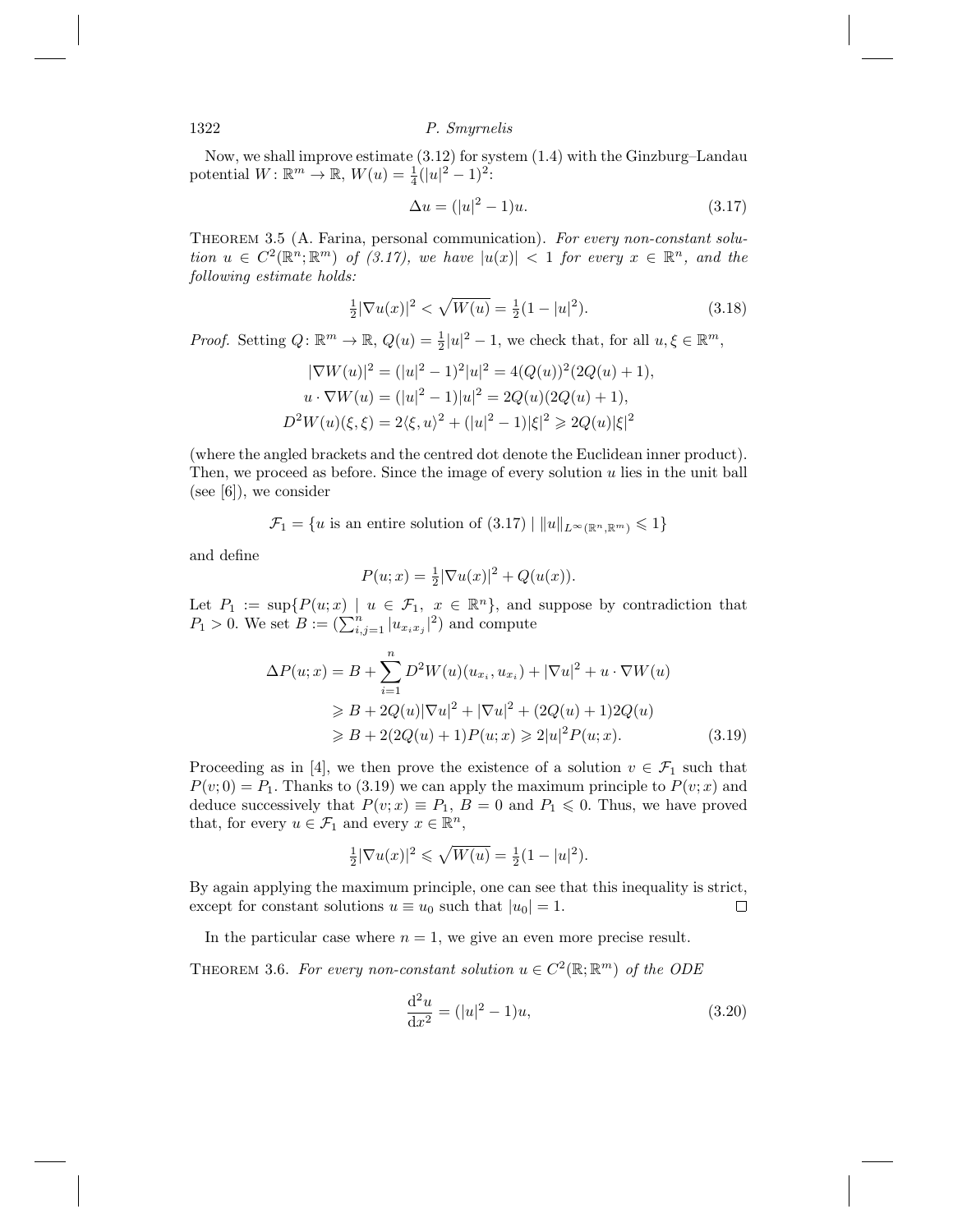we have, for every  $x \in \mathbb{R}^n$ ,  $|u(x)| < 1$ , and the following estimate holds:

$$
\frac{1}{2} \left| \frac{\mathrm{d}u}{\mathrm{d}x}(x) \right|^2 \leqslant \begin{cases} |u|^2 \sqrt{W(u)} & \text{for } |u|^2 \geqslant \frac{2}{3}, \\ W(u) + \frac{1}{12} & \text{for } |u|^2 \leqslant \frac{2}{3}. \end{cases}
$$
\n(3.21)

In other words, the Hamiltonian  $H = \frac{1}{2}|u_x|^2 - W(u)$  of u is less than or equal to  $\frac{1}{12}$ , and if  $S := \sup_{\mathbb{R}} |u(x)|^2 > \frac{2}{3}$ , then  $H \leq \frac{1}{4}(1 - S)(3S - 1)$ .

Proof. We repeat the proof of theorem 3.5 with another choice of the P-function. We define

$$
P(u; x) = \frac{1}{2} \left| \frac{du}{dx}(x) \right|^2 - W(u(x)) + \phi(Q(u(x))),
$$

where  $\phi \in C^2([-\frac{1}{2},0],\mathbb{R})$  is strictly increasing and convex. Next, we compute

$$
\frac{d^2 P}{dx^2}(u;x) = \phi''(Q(u))\langle u_x, u \rangle^2 + \phi'(Q(u))(|u_x|^2 + u \cdot \nabla W(u))
$$
  
\n
$$
\geq 2\phi'(Q(u))\frac{1}{2}|u_x|^2 + 2\phi'(Q(u))(2Q^2(u) + Q(u)).
$$
 (3.22)

If, in addition, the function  $\phi$  satisfies  $3s^2 + s \geq \phi(s)$  for all  $s \in [-\frac{1}{2}, 0]$ , then we have

$$
\frac{d^2 P}{dx^2}(u; x) \ge h(u; x)P(u; x) \quad \text{with } h(u; x) := 2\phi'(Q(u(x))) > 0.
$$
 (3.23)

We construct a sequence of functions  $\phi_{\varepsilon}$  as follows. First, we define for every  $\varepsilon > 0$ an increasing function  $\rho_{\varepsilon} \in C^{\infty}(\mathbb{R}, \mathbb{R})$  such that

$$
\rho_{\varepsilon}(t) = \begin{cases} t & \text{for } t \geq 2\varepsilon, \\ \varepsilon & \text{for } t \leq 0, \end{cases}
$$

and  $\rho_{\varepsilon}(t) \geqslant t$  for all  $t \in \mathbb{R}$ . Then, we set

$$
\phi_{\varepsilon}(s) := \int_0^s \rho_{\varepsilon}(6t+1) \, \mathrm{d}t
$$

and check that this sequence has all the aforementioned properties. We also note that, as  $\varepsilon \to 0$ ,  $\phi_{\varepsilon}$  converges uniformly on the interval  $[-\frac{1}{2},0]$  to the function

$$
\phi(s) = \begin{cases} 3s^2 + s & \text{for } s \ge -\frac{1}{6}, \\ -\frac{1}{12} & \text{for } s \le -\frac{1}{6}. \end{cases}
$$

Proceeding as in theorem 3.5, we prove that

$$
P_{\varepsilon}(u; x) := \frac{1}{2} \left| \frac{\mathrm{d}u}{\mathrm{d}x}(x) \right|^2 - W(u(x)) + \phi_{\varepsilon}(Q(u(x))) \leq 0,
$$

and letting  $\varepsilon \to 0$  we obtain (3.21).

 $\Box$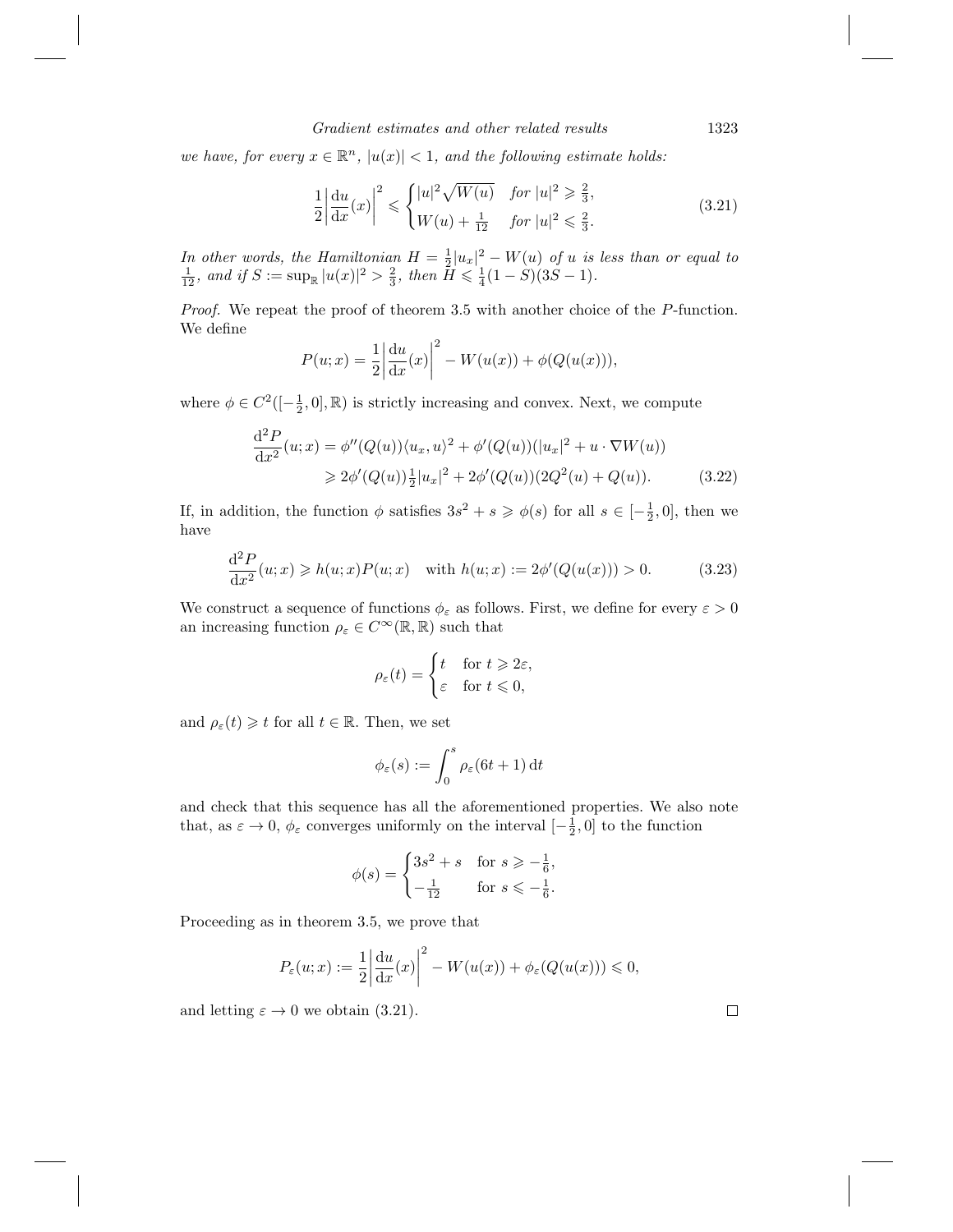Remark 3.7. With the help of the periodic solutions of the ODE (3.20) that we mentioned in remark 2.1, we shall check the sharpness of estimates (3.18) and (3.21). For every  $0 < R < 1$ ,

 $u_R \colon \mathbb{R} \to \mathbb{C} \simeq \mathbb{R}^2 \subset \mathbb{R}^m \ (m \geqslant 2), \quad u_R(x) = R \exp(\mathrm{i} \sqrt{1 - R^2} x),$ 

is a solution of (3.20), and clearly

$$
\left|\frac{du_R}{dx}\right|^2 = |u_R(x)|^2 (1 - |u_R(x)|^2).
$$

Thus, estimate (3.21) is optimal for  $|u|^2 \geqslant \frac{2}{3}$ , and estimate (3.18) is sharp asymptotically, since

$$
\frac{1}{2} \left| \frac{\mathrm{d}u_R}{\mathrm{d}x} \right|^2 \sim \sqrt{W(u_R)} \quad \text{as } R \to 1.
$$

Also note that, due to the existence of a heteroclinic connection, we have the following lower bound:

$$
\sup\left\{\frac{1}{2}\left|\frac{du}{dx}\right|^2: u \text{ is a solution of the ODE (3.20)}\right\} \geq \begin{cases} |u|^2\sqrt{W(u)} & \text{for } |u|^2 \geq \frac{1}{3}, \\ W(u) & \text{for } |u|^2 \leq \frac{1}{3}. \end{cases}
$$
\n
$$
(3.24)
$$

The next theorem applies in the case of phase transition potentials with N nondegenerate zeros, since the potential is convex in a neighbourhood of each of these minima. Note that the Ginzburg–Landau potential  $W(u) = \frac{1}{4}(|u|^2 - 1)^2$  that we considered before is nowhere convex inside the unit ball.

THEOREM 3.8. Let  $W \in C^{2,\alpha}(\mathbb{R}^m,\mathbb{R})$  (with  $0 < \alpha < 1$ ) be a non-negative potential that is convex in the closed set  $F \subset \mathbb{R}^m$  (that is,  $D^2W(u)(\xi,\xi) \geq 0$  for all  $u \in F$ and all  $\xi \in \mathbb{R}^m$ ). Let  $u \in C^2(\mathbb{R}^n;\mathbb{R}^m) \cap L^\infty(\mathbb{R}^n;\mathbb{R}^m)$  be an entire solution of (1.4). We set

$$
\varepsilon := \inf_{\mathbb{R}^m \setminus F} W, \qquad S := \sup_{u^{-1}(\mathbb{R}^m \setminus F)} \|\nabla u\|^2.
$$

Then, if  $0 < S < 2\varepsilon/n$ , the following estimate holds:

$$
\frac{1}{2}n|\nabla u(x)|^2 \leqslant \frac{\varepsilon}{S}|\nabla u(x)|^2 \leqslant W(u(x)) \quad \forall x \in \mathbb{R}^n.
$$

In addition, if  $S = 0$  or  $u(\mathbb{R}^n) \subset F$ , then u is constant.

*Proof.* We set  $\lambda := 2\varepsilon/S$  and assume that  $\lambda > n$  and  $S > 0$ . We define, for every bounded solution  $v: \mathbb{R}^n \to \mathbb{R}^m$  of (1.4), the function

$$
P(v; x) := \frac{1}{2}\lambda |\nabla v(x)|^2 - W(v(x)).
$$

Following Caffarelli et al. let  $P_u := \sup_{x \in \mathbb{R}^n} P(u; x)$  and suppose by contradiction that  $P_u > 0$ . By definition of  $P_u$ , there exists a sequence  $(x_k)$  in  $\mathbb{R}^n$  such that  $P(u; x_k) \to P_u$  as  $k \to \infty$ . Setting  $v_k(x) := u(x + x_k)$ , one can see that

(i) the sequence  $(v_k)$  is uniformly bounded in  $\mathbb{R}^n$ ,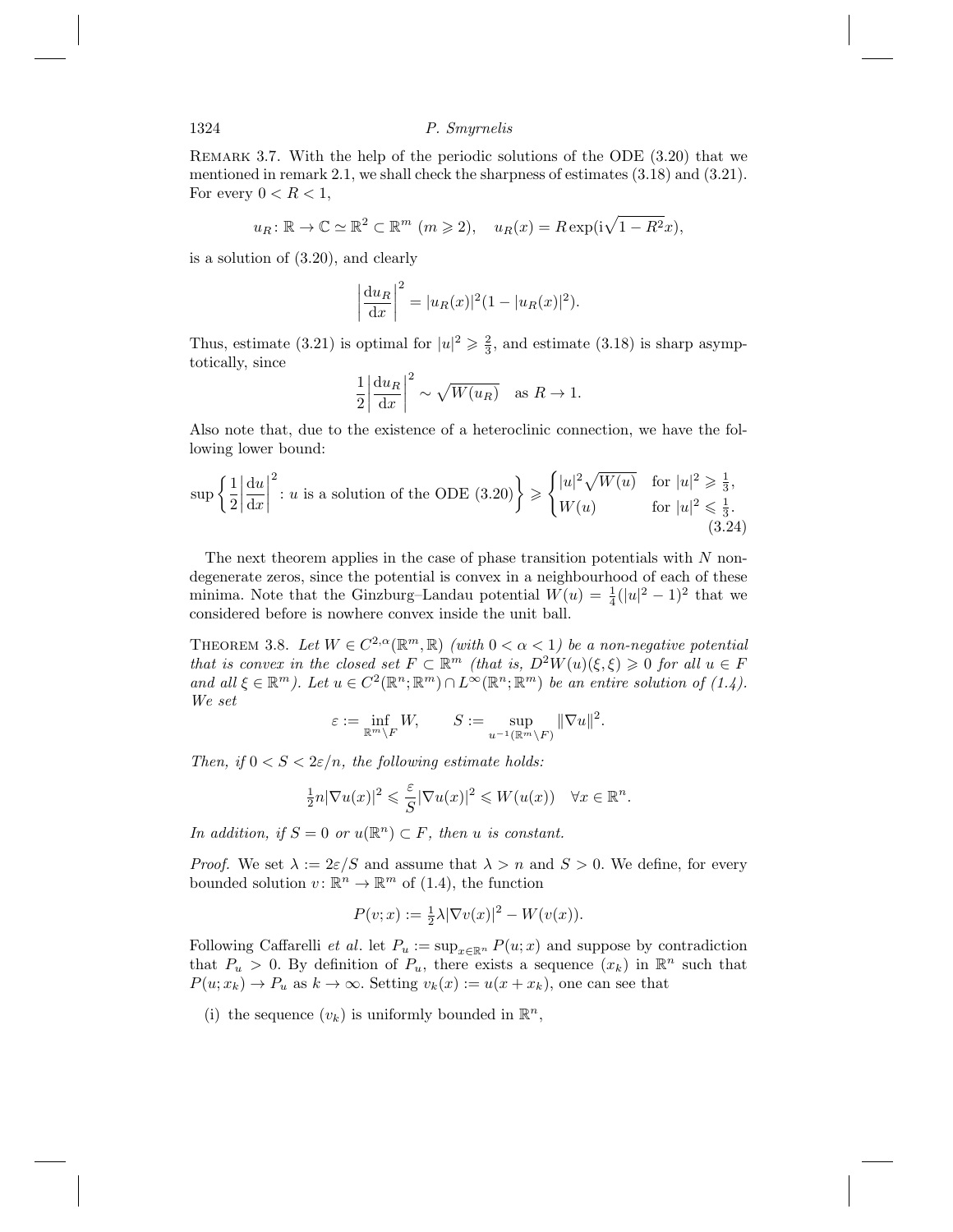- (ii) all the  $v_k$  solve (1.4) (since (1.4) is translation invariant),
- (iii)  $\sup_{v_k^{-1}(\mathbb{R}^m \setminus F)} \|\nabla v_k\|^2 \leqslant S,$
- (iv)  $P(v_k; 0) = P(u; x_k) \rightarrow P_u$  as  $k \rightarrow \infty$ .

Owing to the fact that the first derivatives of the sequence  $(v_k)$  satisfy a uniform bound and are equicontinuous on bounded domains (see [4, theorem 3.1]), one can apply the Ascoli–Arzela theorem and deduce via a diagonal argument the existence of a bounded solution  $v: \mathbb{R}^n \to \mathbb{R}^m$  of (1.4), such that  $P(v; 0) = P_u$ . Furthermore, since  $v_k \to v$  and  $\nabla v_k \to \nabla v$  uniformly on compact sets, we still have

$$
\sup_{v^{-1}(\mathbb{R}^m \setminus F)} \|\nabla v\|^2 \leqslant S \quad \text{and} \quad P_u = \sup_{x \in \mathbb{R}^n} P(v; x) = P(v; 0). \tag{3.25}
$$

Now, we set

$$
B := \left(\sum_{i,j=1}^{n} |v_{x_ix_j}|^2\right), \qquad A := \left|\sum_{i=1}^{n} v_{x_ix_i}\right|^2
$$

and compute

$$
\Delta P(v; x) = \lambda B + (\lambda - 1) \sum_{i=1}^{n} D^2 W(v) (v_{x_i}, v_{x_i}) - A
$$
  
\n
$$
\geq (\lambda - n)B + (\lambda - 1) \sum_{i=1}^{n} D^2 W(v) (v_{x_i}, v_{x_i}) \quad \text{(since } nB \geqslant A\text{)}
$$
  
\n
$$
\geqslant (\lambda - n)B \geqslant 0 \quad \text{if } v(x) \in F. \tag{3.26}
$$

Using (3.25), we see that if  $P(v; x) = P_u$ , the two situations below are impossible:

- (i)  $v(x) \in \mathbb{R}^m \setminus F$ ,
- (ii)  $v(x) \in \partial F$ , and  $v(\omega) \cap (\mathbb{R}^m \setminus F) \neq \emptyset$  for every neighbourhood  $\omega \subset \mathbb{R}^n$  of x.

Thus, there exists a neighbourhood  $\omega \subset \mathbb{R}^n$  of x such that  $v(\omega) \subset F$ , and inequality  $(3.26)$  holds in  $\omega$ . Applying the maximum principle, we deduce that

$$
P(v; \cdot) \equiv P_u \quad \text{in } \omega
$$

and, by connectedness,

$$
P(v; \cdot) \equiv P_u \quad \text{in all } \mathbb{R}^n.
$$

Due to (3.26), this implies that  $B \equiv 0$ , v is constant and  $P_u \leq 0$ . Therefore, we have proved that, for every  $x \in \mathbb{R}^n$ ,

$$
\frac{1}{2}\lambda |\nabla u(x)|^2 \leqslant W(u(x)).
$$

In the case where  $S = 0$ , taking  $\lambda \to \infty$ , we see that u is constant. Finally, in the case where  $u(\mathbb{R}^n) \subset F$ , we take an arbitrary  $\lambda > n$ , and omit from the proof the arguments involving the set  $u^{-1}(\mathbb{R}^m \setminus F)$ .  $\Box$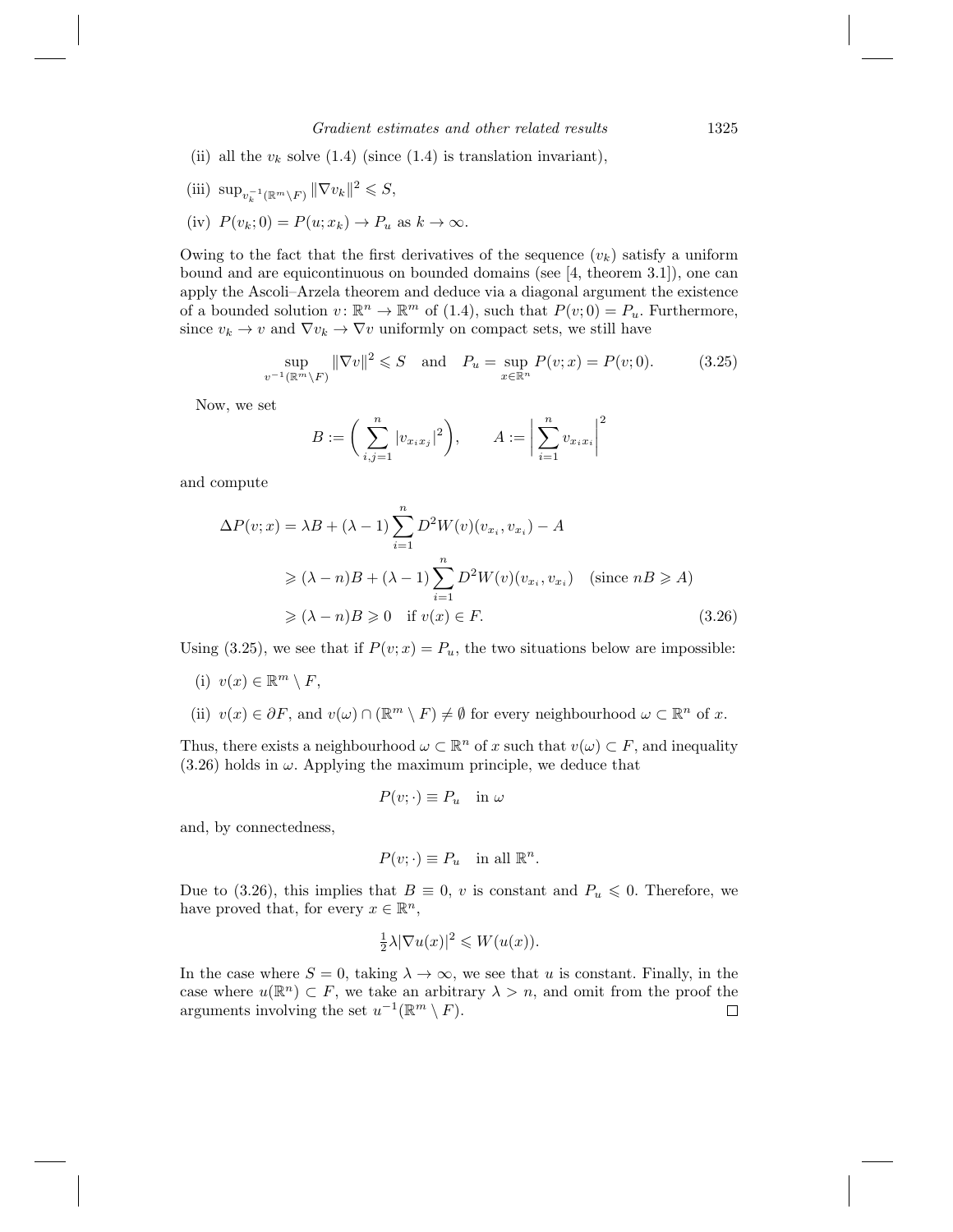#### **4. An alternative form of the stress–energy tensor in the plane**

We first recall the definition of the stress–energy tensor used in [1] to establish various properties of the solutions to (1.4), among them the weak monotonicity formula. To every solution  $u: \mathbb{R}^n \supset \Omega \to \mathbb{R}^m$  to system (1.4) is associated the stress–energy tensor, T, which is the following  $n \times n$  symmetric matrix

$$
T(u) := \frac{1}{2} \begin{pmatrix} |u_{x_1}|^2 - \sum_{i=1}^n |u_{x_i}|^2 - 2W(u) & 2u_{x_1} \cdot u_{x_2} \\ 2u_{x_2} \cdot u_{x_1} & |u_{x_2}|^2 - \sum_{i=1}^n |u_{x_i}|^2 - 2W(u) \\ \vdots & \vdots & \vdots \\ 2u_{x_n} \cdot u_{x_1} & 2u_{x_n} \cdot u_{x_2} & 2u_{x_1} \cdot u_{x_n} \\ \cdots & 2u_{x_2} \cdot u_{x_n} & 2u_{x_2} \cdot u_{x_n} \\ \vdots & \vdots & \vdots \\ 2u_{x_n} |u_{x_n}|^2 - \sum_{i=1}^n |u_{x_i}|^2 - 2W(u) \end{pmatrix}, \quad (4.1)
$$

whose elements are invariant under rotations of the coordinate system. Note that  $T(u)$  can also be written as the sum of a scalar and a symmetric matrix:

$$
T(u) = -(\frac{1}{2}|\nabla u|^2 + W(u))I_n + (u_{x_i} \cdot u_{x_j})_{1 \le i,j \le n},
$$

where  $I_n$  denotes the identity matrix of  $\mathbb{R}^n$ . Setting  $T = (T_1, \ldots, T_n)$ <sup>T</sup> and div  $T =$  $(\text{div } T_1,\ldots,\text{div } T_n)^T$ , the tensor has the remarkable property that  $\text{div } T = 0$  for every solution to (1.4).

In this section, we give an alternative form of the stress–energy tensor  $T$  in the plane. Let  $\Omega \subset \mathbb{R}^2$  be an open and simply connected domain of the plane. We associate to every solution  $u: \mathbb{R}^2 \supset \Omega \to \mathbb{R}^m$  of (1.4) (where  $W: \mathbb{R}^m \to \mathbb{R}$  is at least  $C^1$  smooth) a function U that solves the equation  $\Delta U = 4W(u)$ . Indeed, if  $u \in C^2(\Omega, \mathbb{R}^m)$  is a solution to (1.4) in  $\Omega$ , the equations div  $T_1 = 0$  and div  $T_2 = 0$ can be interpreted as the compatibility conditions

$$
[|u_{x_1}|^2 - |u_{x_2}|^2 + 2W(u)]_{x_2} = [2u_{x_1} \cdot u_{x_2}]_{x_1},
$$
  
\n
$$
[|u_{x_2}|^2 - |u_{x_1}|^2 + 2W(u)]_{x_1} = [2u_{x_1} \cdot u_{x_2}]_{x_2},
$$
\n(4.2)

which ensure the existence of a function  $U \in C^3(\Omega, \mathbb{R})$ , defined modulo an affine function, whose Hessian matrix is

$$
D^2U = \begin{pmatrix} |u_{x_1}|^2 - |u_{x_2}|^2 + 2W(u) & 2u_{x_1} \cdot u_{x_2} \\ 2u_{x_1} \cdot u_{x_2} & |u_{x_2}|^2 - |u_{x_1}|^2 + 2W(u) \end{pmatrix}.
$$
 (4.3)

We note that  $D^2U \equiv 0$  if and only if  $W(u) \equiv 0$ ,  $|u_{x_1}| \equiv |u_{x_2}|$  and  $u_{x_1} \cdot u_{x_2} \equiv 0$ . In particular, when  $W \equiv 0$ , the Hessian matrix  $D^2U$  of the function U is related to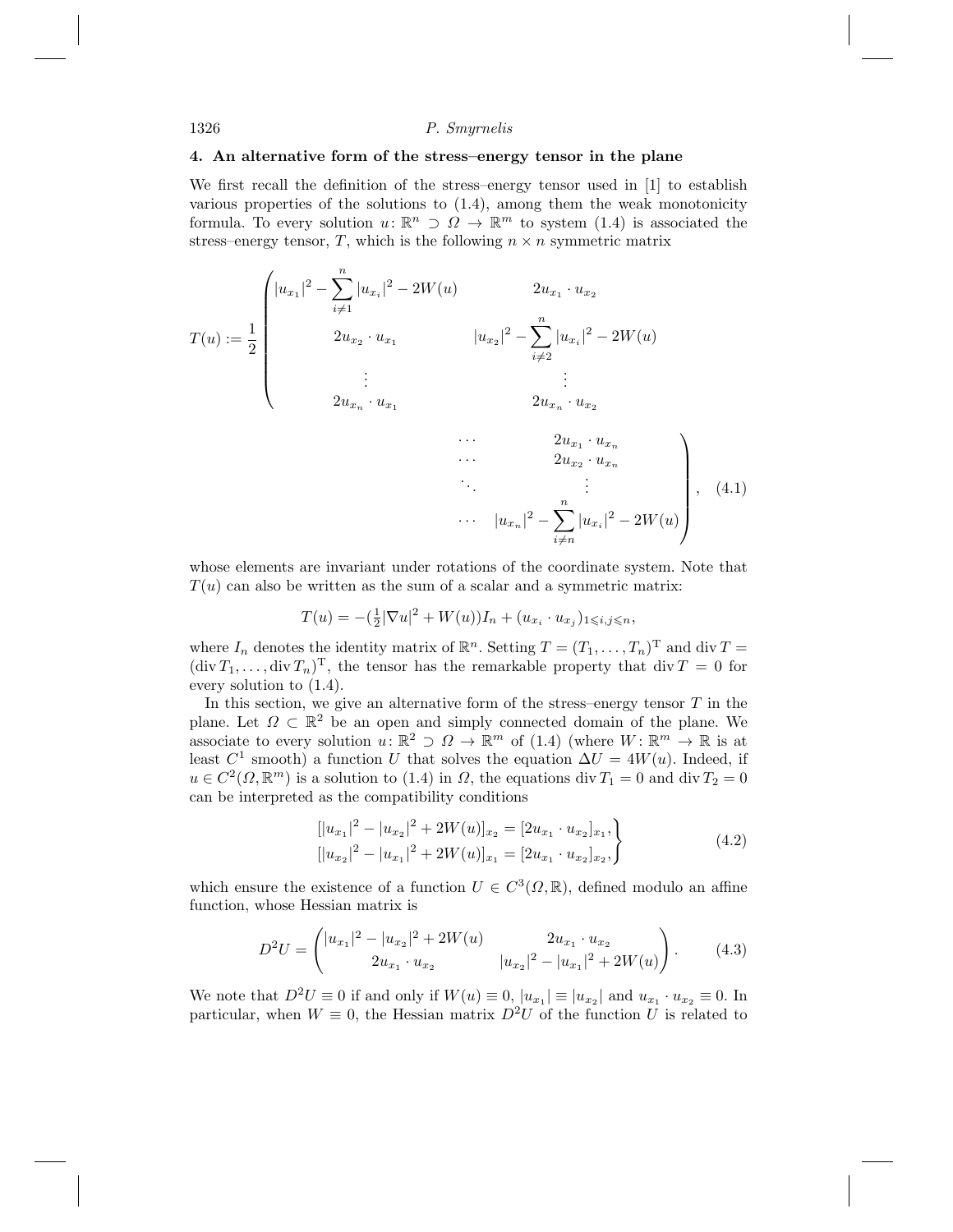the Hopf differential (see [12]):

$$
\Phi := \frac{1}{4} (||u_{x_1}|^2 - |u_{x_2}|^2] - 2i \langle u_{x_1}, u_{x_2} \rangle) \, dz \otimes dz, \quad \text{where } z := x_1 + ix_2.
$$

Both are two-dimensional objects that vanish if and only if the solution  $u$  is conformal.

In the next proposition, we give a boundary condition for solutions of (1.4) to be conformal. It is interesting to compare this result with the corresponding ones for harmonic maps (see [14]).

PROPOSITION 4.1. We assume that the potential  $W \in C^1(\mathbb{R}^m, \mathbb{R})$  is non-negative. Let  $B \subset \mathbb{R}^2$  be a ball of radius R, and let  $u \in C^1(\overline{B}, \mathbb{R}^m) \cap C^2(B, \mathbb{R}^m)$  be a solution of (1.4) satisfying on ∂B the boundary condition:

$$
|u_{\tau}|^{2} - |u_{\nu}|^{2} + 2W(u) \leq 0,
$$
\n(4.4)

where  $\nu$  is the outer unit normal vector to  $\partial B$ ,  $\tau$  is the tangential one,  $u_{\tau} := \nabla u \cdot \tau$ and  $u_{\nu} := \nabla u \cdot \nu$ . Then, u is a harmonic map that is also conformal in B.

*Proof.* Without loss of generality, we assume that  $B$  is centred at the origin. We consider the polar coordinates  $(r, \theta)$  and the corresponding positively oriented orthonormal basis ( $\nu = x/|x|, \tau$ ). Applying Green's formula to the function U, we first prove that

$$
\int_{B} 4W(u) \, dx = \int_{\partial B} U_{\nu} = R \int_{\partial B} (|u_{\tau}|^{2} - |u_{\nu}|^{2} + 2W(u)) \, d\sigma(x), \tag{4.5}
$$

since  $U_{\nu}(R,\theta) = RU_{\tau\tau}(R,\theta) - U_{\theta\theta}(R,\theta)/R$  and  $U_{\tau\tau} := D^2U(x)(\tau,\tau) = |u_{\tau}|^2$  $|u_{\nu}|^2 + 2W(u)$ . Next, using the boundary condition (4.4), we deduce that  $W(u) \equiv 0$ in B. Thus, u is harmonic and, moreover, satisfies  $|u_\tau|^2 - |u_\nu|^2 = 0$  on  $\partial B$ . To conclude we apply a result for harmonic maps established in [14].  $\Box$ 

When the solution u is defined and bounded in all  $\mathbb{R}^2$ , it is known that its first derivatives are also bounded (see [9, § 3.4, p. 37]). In this case, the corresponding function U is a solution of the equation  $\Delta U = 4W(u)$  in  $\mathbb{R}^2$ , with bounded second derivatives. According to the following proposition,  $U$  is the unique function, modulo a harmonic polynomial of degree 2, satisfying these properties.

PROPOSITION 4.2. Let  $u \in C^2(\mathbb{R}^2, \mathbb{R}^m)$  be a bounded solution to  $(1.4)$  in  $\mathbb{R}^2$ . Then, every solution V of the equation  $\Delta V = 4W(u)$  in  $\mathbb{R}^2$  with bounded second derivatives can be written as

$$
V = U + \lambda(x_1^2 - x_2^2) + \mu x_1 x_2 + \alpha x_1 + \beta x_2 + \gamma
$$

for constants  $\lambda$ ,  $\mu$ ,  $\alpha$ ,  $\beta$  and  $\gamma$ .

*Proof.* Let V be a solution of the equation  $\Delta V = 4W(u)$  in  $\mathbb{R}^2$  with bounded second derivatives. We define the harmonic function  $h := V - U$  in  $\mathbb{R}^2$ . Since the second derivatives of V are bounded, we deduce by Liouville's theorem that the second derivatives of  $h$  are constants. Thus,  $h$  is a harmonic polynomial of degree 2.  $\Box$ 

We now give a geometric interpretation of the Modica estimate.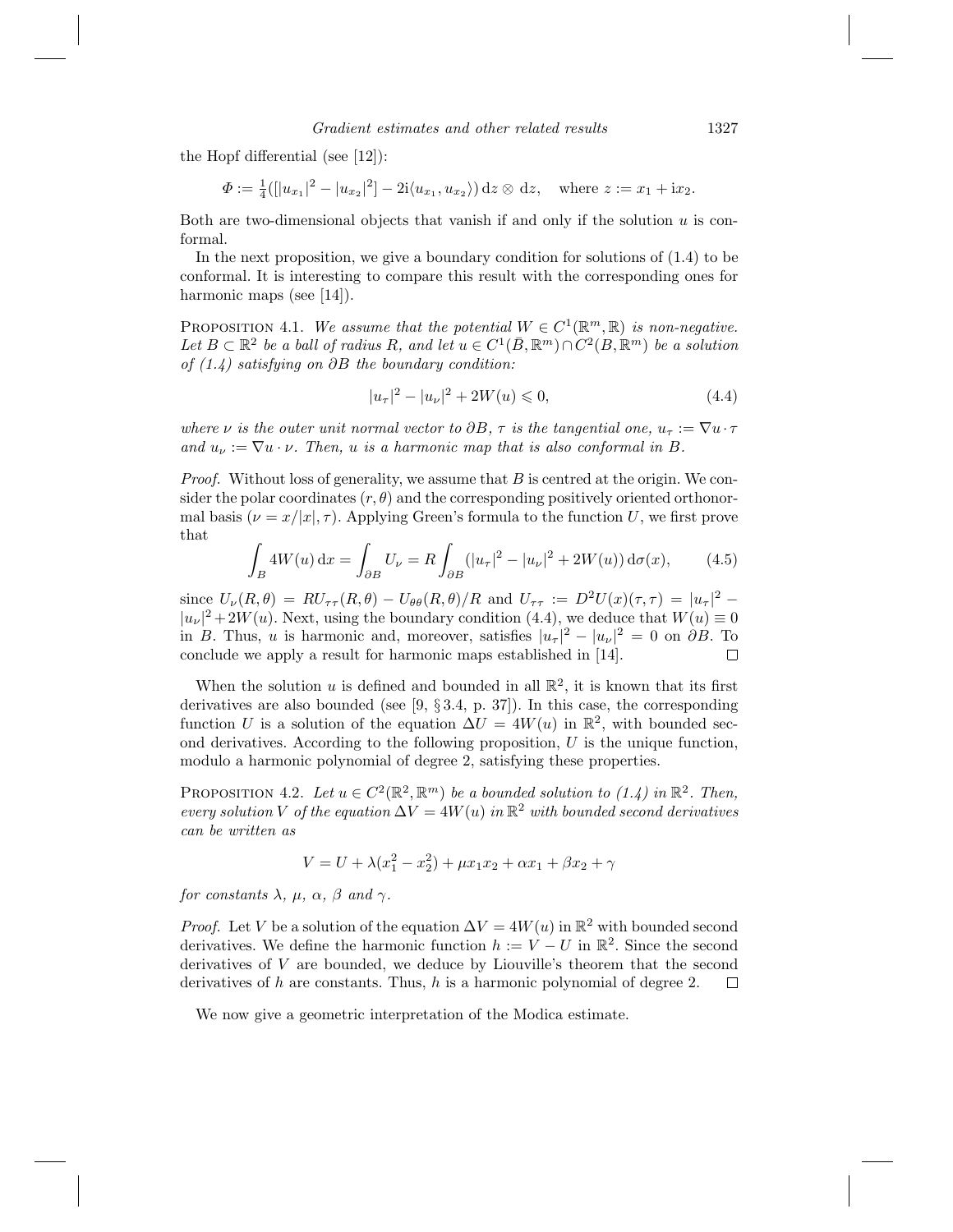PROPOSITION 4.3. If the potential  $W: \mathbb{R}^m \to \mathbb{R}$  is non-negative and  $u \in C^2(\mathbb{R}^2)$ .  $\mathbb{R}^m$ ) is a solution to (1.4), then the corresponding function U is convex if and only if

$$
(|u_{x_1}|^2 - |u_{x_2}|^2)^2 + 4(u_{x_1} \cdot u_{x_2})^2 \le 4(W(u))^2 \quad \forall x \in \mathbb{R}^2.
$$
 (4.6)

Moreover,

- Modica's inequality (see  $(1.2)$ ) implies the convexity of the function U,
- when  $m = 1$ , Modica's inequality is equivalent to the convexity of the function U. In particular, U is convex if u is bounded.

*Proof.* The function  $U$  is convex if and only if

$$
\det(D^2U) \ge 0 \iff (|u_{x_1}|^2 - |u_{x_2}|^2)^2 + 4(u_{x_1} \cdot u_{x_2})^2 \le 4(W(u))^2 \quad \forall x \in \mathbb{R}^2.
$$

Modica's inequality implies the last inequality for every  $m \geqslant 1$ , and is equivalent to it when  $m = 1$ . To see this, just check that

$$
|\nabla u|^4 \ge (|u_{x_1}|^2 - |u_{x_2}|^2)^2 + 4(u_{x_1} \cdot u_{x_2})^2 \quad \text{for every } m \ge 1,
$$
  

$$
|\nabla u|^4 = (|u_{x_1}|^2 - |u_{x_2}|^2)^2 + 4(u_{x_1} \cdot u_{x_2})^2 \quad \text{for } m = 1.
$$

REMARK 4.4. Unfortunately, the convexity of  $U$  cannot substitute for the Modica estimate when  $m \geqslant 2$ . We shall give a counterexample showing that in general the function U is not convex. We consider a bounded solution  $u: \mathbb{R}^2 \to \mathbb{R}^2$  of the Ginzburg–Landau system (3.17), mentioned in [10], and having the following two properties:

$$
|u(x)| = 1 - \frac{d^2}{2|x|^2} + o\left(\frac{1}{|x|^2}\right) \quad \text{as } |x| \to \infty \text{ with } d \ge 1,
$$
 (4.7)

$$
\int_{\mathbb{R}} [|u_{x_1}|^2 - |u_{x_2}|^2 + 2W(u(x))] \, \mathrm{d}x_1 = 0 \quad \forall x_2 \in \mathbb{R}.
$$
 (4.8)

From (4.7) and (4.8), it follows that the inequality

$$
|u_{x_1}|^2 - |u_{x_2}|^2 + 2W(u) \ge 0
$$
\n(4.9)

is not satisfied in all  $\mathbb{R}^2$ , and as a consequence U is not convex. Indeed, if (4.9) holds in  $\mathbb{R}^2$ , then (4.8) implies that  $U_{x_1x_1} = |u_{x_1}|^2 - |u_{x_2}|^2 + 2W(u) \equiv 0$ , and, integrating, we find that  $U(x_1, x_2) = f(x_2)x_1 + g(x_2)$ , where  $f, g: \mathbb{R} \to \mathbb{R}$  are two smooth functions. Since  $4W(u) = \Delta U = f''(x_2)x_1 + g''(x_2)$  is bounded, we deduce that  $f'' \equiv 0$  and  $4W(u) = g''(x_2)$ . Finally, from the latter equation and (4.7), it follows that  $g'' \equiv 0$ ,  $W(u) \equiv 0$  and  $|u| \equiv 1$ , which contradicts (4.7).

Also note that a simpler counterexample invalidating the convexity of  $U$  is provided by the solutions of the Ginzburg–Landau system:  $u_R: \mathbb{R}^2 \to \mathbb{R}^2 \simeq \mathbb{C}$ ,  $u_R(x_1, x_2) = R \exp(i\sqrt{1 - R^2}x_1).$ 

As an application of the function  $U$ , we shall prove a (strong) monotonicity formula involving only the term with the potential. We need first to establish the following lemma.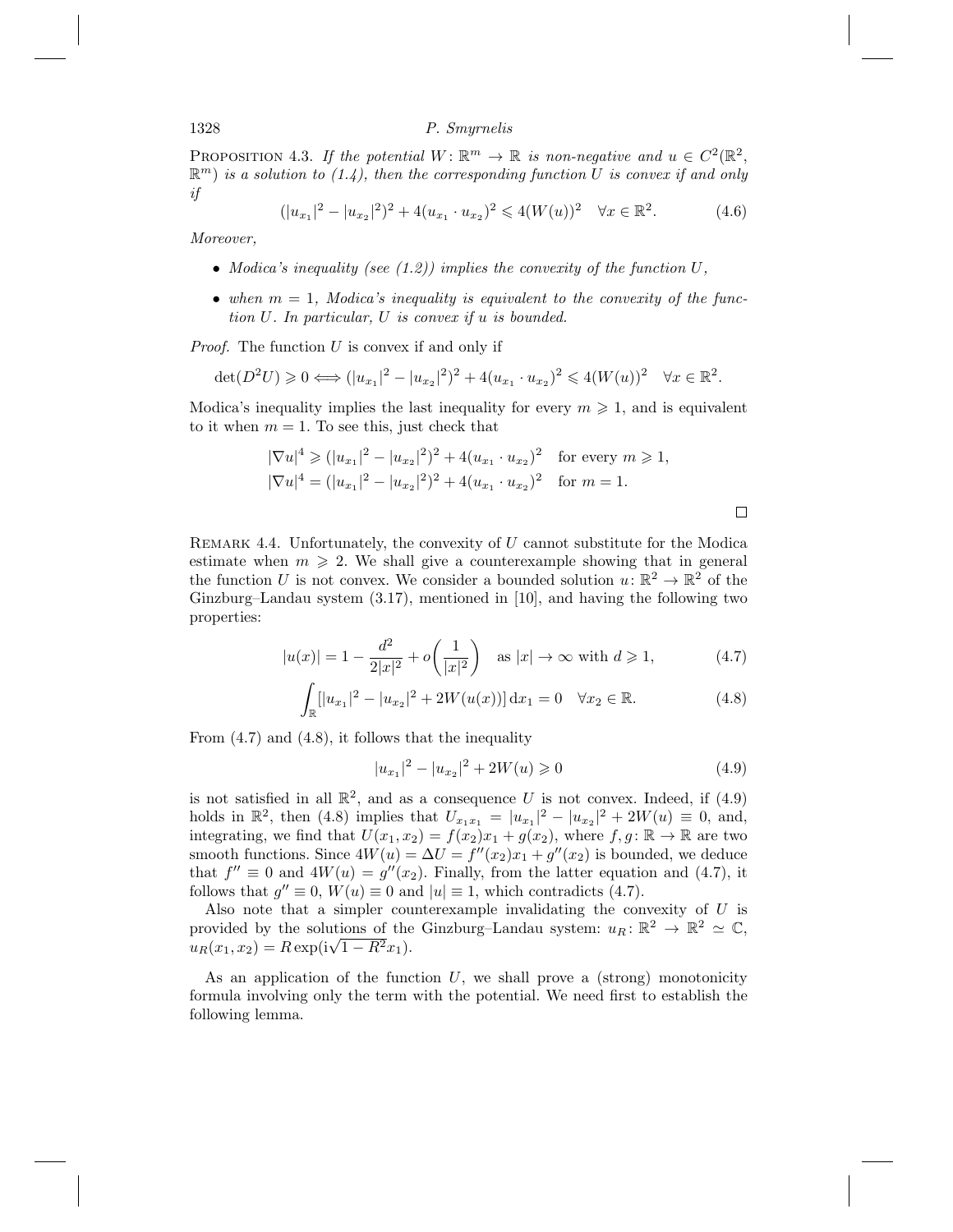### Gradient estimates and other related results 1329

LEMMA 4.5. Let  $V \in C^2(\mathbb{R}^n, \mathbb{R})$  be a convex function. Then

$$
r \to \frac{1}{r^{n-1}} \int_{B(x,r)} \Delta V(x) \, \mathrm{d}x
$$

is an increasing function of  $r > 0$   $(B(x, r) \subset \mathbb{R}^n$  denotes the ball of radius r centred  $at x$ ).

*Proof.* Without loss of generality we suppose that  $x = 0$ . Since every  $x \neq 0$  can be written  $x = \rho n$  with  $\rho = |x|$  and  $n = x/|x|$ , we have

$$
\int_{B(0,r)} \Delta V(x) dx = \int_{\partial B(0,r)} \frac{\partial V}{\partial n}(x) d\sigma(x) = r^{n-1} \int_{\partial B(0,1)} \frac{\partial V}{\partial n}(rn) d\sigma(n).
$$
 (4.10)

Using the convexity of  $V$ , we see that

$$
r_1 \leqslant r_2 \Longrightarrow \frac{\partial V}{\partial n}(r_1 n) \leqslant \frac{\partial V}{\partial n}(r_2 n)
$$

for every  $n \in \mathbb{R}^n$  such that  $|n| = 1$ . Thus, we deduce the desired result from (4.10).  $\Box$ 

THEOREM 4.6. Let  $W \in C^2(\mathbb{R}^m, \mathbb{R})$  be a non-negative potential, and let  $u \in C^2(\mathbb{R}^2, \mathbb{R})$  $\mathbb{R}^m$ ) be a solution to (1.4) satisfying (4.6). Then,

$$
r \to \frac{1}{r} \int_{B(x,r)} W(u(x)) \, \mathrm{d}x
$$

is an increasing function of  $r > 0$  ( $B(x,r) \subset \mathbb{R}^n$  denotes the ball centred at x of radius r). In particular, for every bounded solution  $u \in C^3(\mathbb{R}^2, \mathbb{R})$  of (1.1), the previous monotonicity formula holds.

Proof. It is a straightforward consequence of proposition 4.3 and lemma 4.5. For bounded solutions  $u \in C^3(\mathbb{R}^2, \mathbb{R})$  of (1.1), Modica's estimate holds, and thus the corresponding function  $U$  is convex.  $\Box$ 

Remark 4.7. It is remarkable that an integral property such as the monotonicity formula in theorem 4.6 follows from a differential inequality (see  $(4.6)$ ). Note that the monotonicity formula mentioned in  $\S 1$  also holds for vector solutions to  $(1.4)$ , satisfying the Modica inequality (see [1]).

REMARK 4.8. Let us also give another application of lemma 4.5. If  $u: \mathbb{R}^n \to \mathbb{R}^m$  is a harmonic map such that  $|u|^2$  is convex, then

$$
r \to \frac{1}{r^{n-1}} \int_{B(x,r)} |\nabla u(x)|^2 \,\mathrm{d}x
$$

is an increasing function of  $r > 0$  (since  $\Delta |u|^2 = 2|\nabla u|^2$ ).